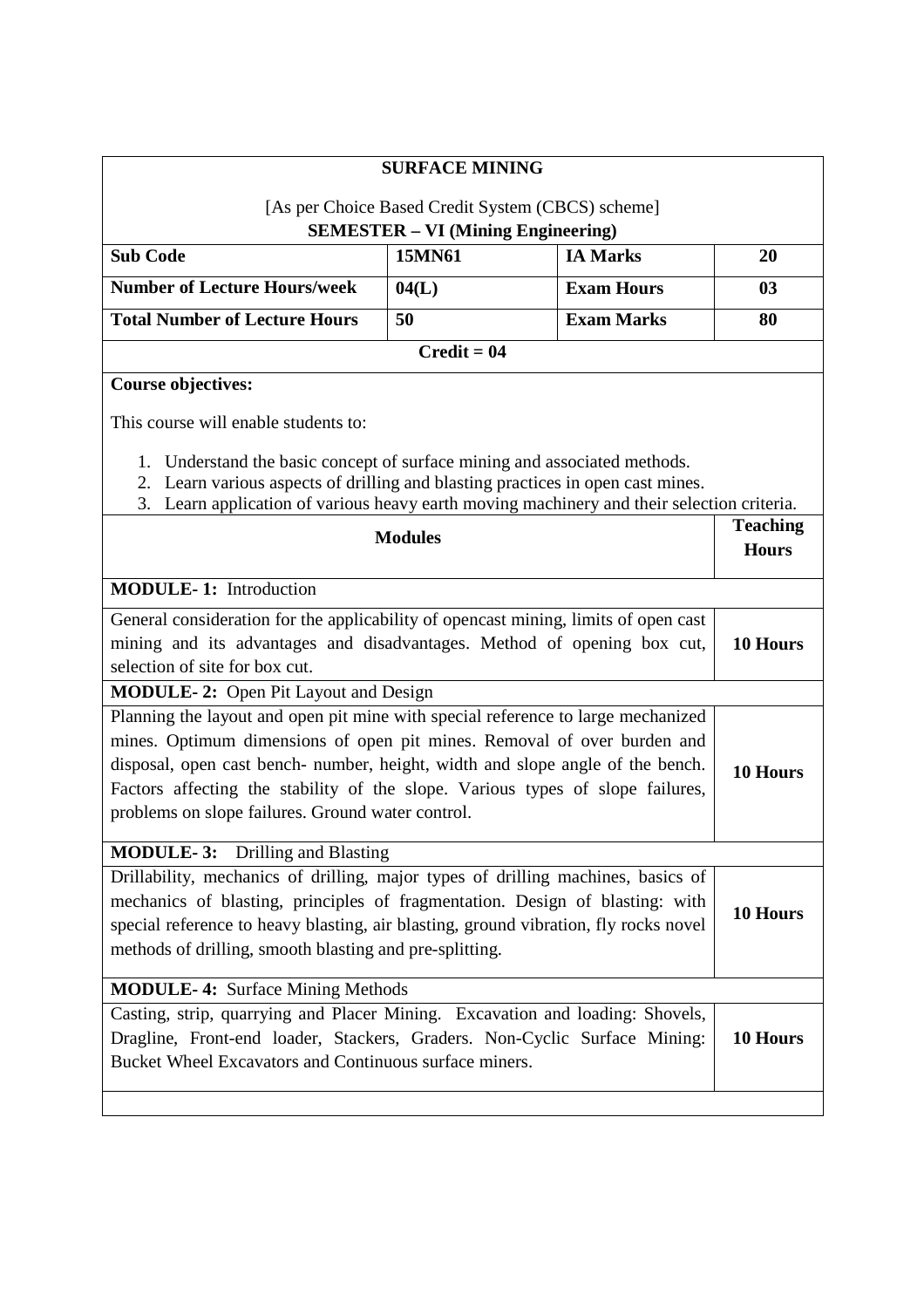#### **MODULE- 5:** Transport Equipments

Dumpers, Aerial ropeways- mono cable and bi cable types and their

constructional details. Shovel – dumper combination, high angle conveyor and inpit crusher. Selection of equipments. **10 Hours** 

#### **Course outcomes:**

- 1. An understanding of various design parameters associated with different methods of surface mining.
- 2. Ability to design blasting round to have desired productivity with minimum damaging effect.
- 3. Ability to select appropriate equipment for excavating, loading and transporting material in opencast mines.

# **Question Paper Pattern:**

- The question paper will have ten questions.
- Each full Question consisting of 16 marks
- There will be 2 full questions (with a maximum of four sub questions) from each module. Each full question will have sub questions covering all the topics under a module.
- The students will have to answer 5 full questions, selecting one full question from each module.

# **TEXT BOOKS:**

1. Surface Mining Technology by S.K.Das, Lovely Prakashan, Dhanbad, 1994.

2. Surface Mining by G.B.Mishra, Dhanbad Publishers, 1978.

# **REFERENCE BOOKS:**

- 1. Elements of Mining Technology, Vol. I, D.J.Deshmukh, 6th Edition, Central Techno Publications, Nagpur, 1998.
- 2. Opencast Mining R.T. Deshmukh, M. Publications, Nagpur, 1996.
- 3. Latest Development of Heavy Earth Moving Machinery Amithosh De, Annapurna Publishers, Dhanbad, 1995.
- 4. Rock Slope Engineering, Hock and Bray, The Institution of Mining and Metallurgy, 1981.
- 5. Introductory Mining Engineering, Hartman, John Wiley and Sons, 1987.
- 6. Surface Mining: The American Institute of Mining Metallurgical And Petroleum Engineers In. 1968.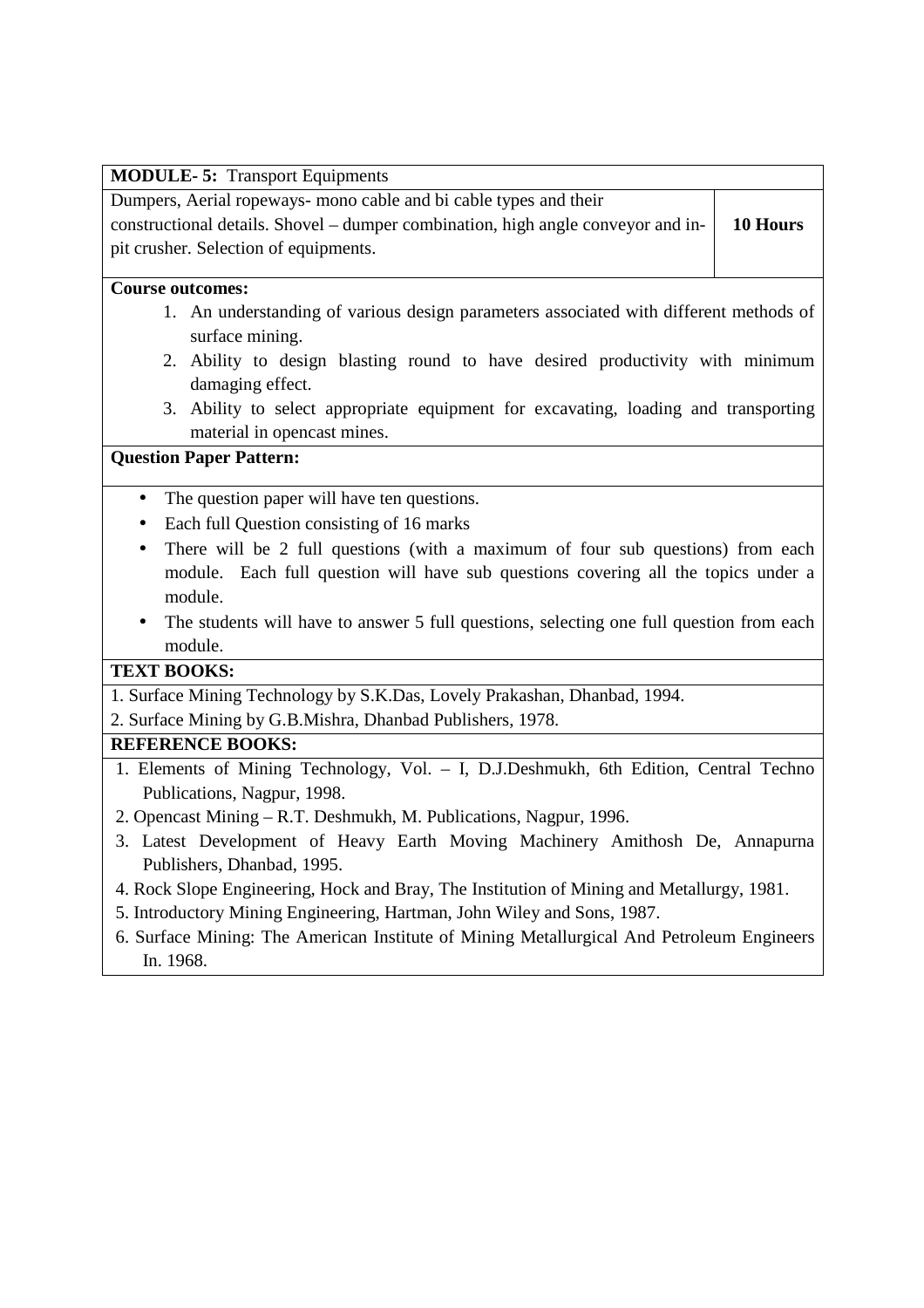| <b>MINERAL PROCESSING &amp; FUEL TECHNOLOGY</b>                                                                                                                                                                                                                                                                                                                                                                                                                                                                                                                 |        |                   |    |  |
|-----------------------------------------------------------------------------------------------------------------------------------------------------------------------------------------------------------------------------------------------------------------------------------------------------------------------------------------------------------------------------------------------------------------------------------------------------------------------------------------------------------------------------------------------------------------|--------|-------------------|----|--|
| [As per Choice Based Credit System (CBCS) scheme]                                                                                                                                                                                                                                                                                                                                                                                                                                                                                                               |        |                   |    |  |
| SEMESTER – VI (Mining Engineering)                                                                                                                                                                                                                                                                                                                                                                                                                                                                                                                              |        |                   |    |  |
| <b>Sub Code</b>                                                                                                                                                                                                                                                                                                                                                                                                                                                                                                                                                 | 15MN62 | <b>IA Marks</b>   | 20 |  |
| <b>Number of Lecture Hours/week</b>                                                                                                                                                                                                                                                                                                                                                                                                                                                                                                                             | 04(L)  | <b>Exam Hours</b> | 03 |  |
| <b>Total Number of Lecture Hours</b>                                                                                                                                                                                                                                                                                                                                                                                                                                                                                                                            | 50     | <b>Exam Marks</b> | 80 |  |
| $Credit = 04$                                                                                                                                                                                                                                                                                                                                                                                                                                                                                                                                                   |        |                   |    |  |
| <b>Course objectives:</b>                                                                                                                                                                                                                                                                                                                                                                                                                                                                                                                                       |        |                   |    |  |
| This course will enable students to:                                                                                                                                                                                                                                                                                                                                                                                                                                                                                                                            |        |                   |    |  |
| 1. To review all unit operations in mineral processing and fuel technology.<br>2. To understand the importance and principles of materials handling in the mineral<br>processing plant. To explain the methods of analysis of comminution theory, selection<br>criteria for crushing, grinding and screening equipment, selection principles for mineral<br>concentration techniques, criteria for mineral concentration equipment selection.<br>3. To analyze mineral beneficiation flow sheets for coal, copper, lead, iron, chromite and<br>$l$ urani $l$ um |        |                   |    |  |

3. To analyze mineral beneficiation flow sheets for coal, copper, lead, iron, chromite and uranium.

| <b>Modules</b>                                                                                                                                                                                                                                                                                                                                                                                                                                                                                                                                            |          |
|-----------------------------------------------------------------------------------------------------------------------------------------------------------------------------------------------------------------------------------------------------------------------------------------------------------------------------------------------------------------------------------------------------------------------------------------------------------------------------------------------------------------------------------------------------------|----------|
| <b>Module 1: Fuel Technology</b>                                                                                                                                                                                                                                                                                                                                                                                                                                                                                                                          |          |
| <b>Solid fuels:</b> Wood, peat, lignite, coal, anthracite; proximate and ultimate analyses;<br>coal characteristics for different industrial uses; characteristics of Indian coals;<br>caking and coking properties; Liquid fuels: Petroleum - its products and testing<br>methods. Geseous fuels: Natural gas, producer gas and water gas.<br><b>Combustion of Coal:</b> Mechanism of coal combustion, combustion systems<br>stoichiometry), carbonization of coal: Low<br>(Combustion)<br>temperature<br>carbonization, high temperature carbonization. | 10 Hours |
| <b>Module 2: Introduction to Mineral Processing, and Comminution</b>                                                                                                                                                                                                                                                                                                                                                                                                                                                                                      |          |
| Introduction: Scope, objectives and limitations of mineral processing; Liberation<br>and beneficiation characteristics of minerals and coal. Laboratory sampling.<br>Comminution: Definition, objectives and principles of comminution, theories of<br>comminution, stages of comminution,                                                                                                                                                                                                                                                                |          |
| Module 3: Crushing, Grinding and Size Separation                                                                                                                                                                                                                                                                                                                                                                                                                                                                                                          |          |
| Crushing & Grinding: Different types of crushing and grinding equipment - their<br>application and limitations; numerical Problems.                                                                                                                                                                                                                                                                                                                                                                                                                       | 10 Hours |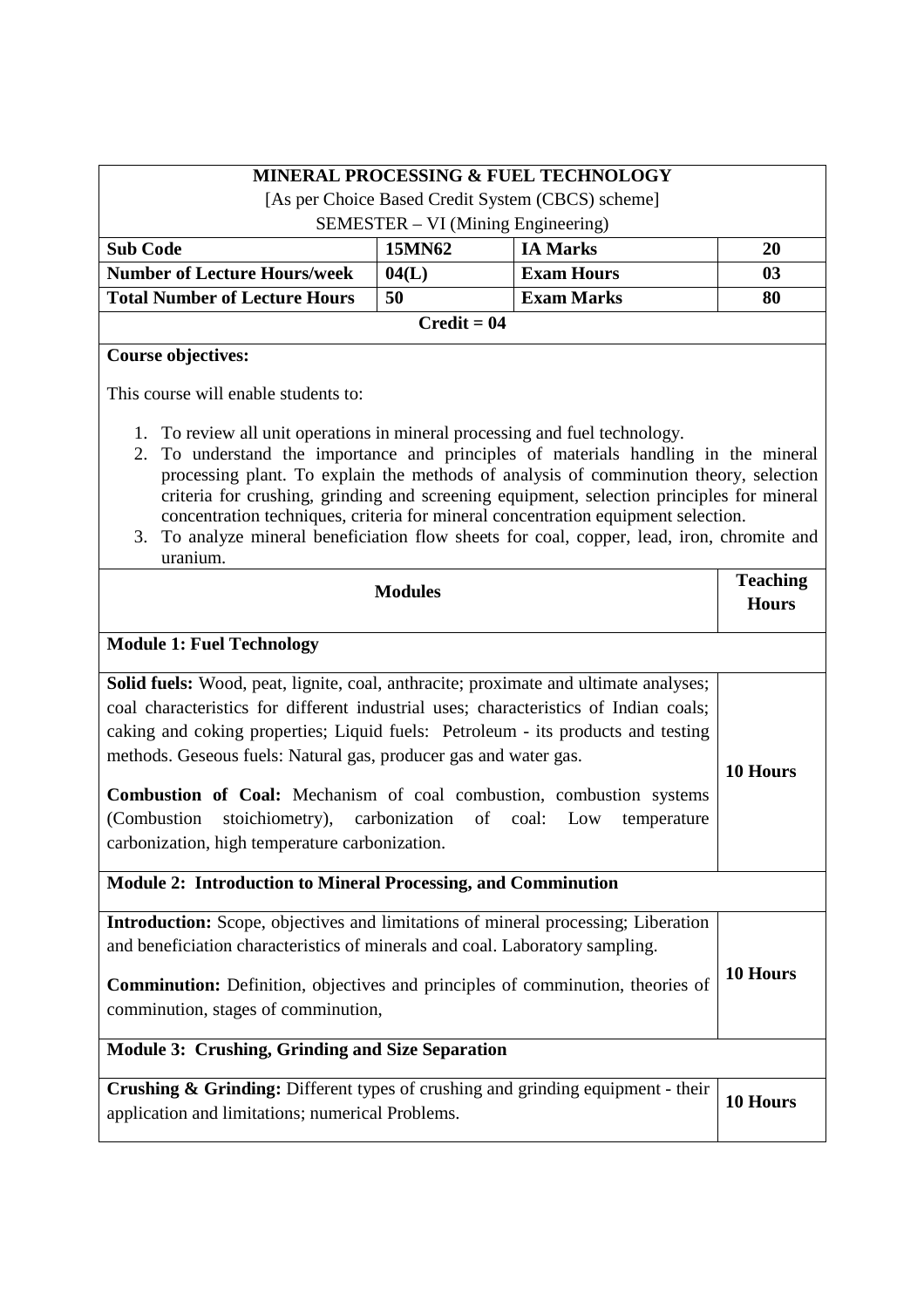| Size separation: Laboratory size analysis and interpretation; Settling of solids in<br>fluids; Industrial screens; Mechanical classifiers and hydro-cyclones: Numerical<br>problems.<br><b>Module 4: Concentration Process</b> |
|--------------------------------------------------------------------------------------------------------------------------------------------------------------------------------------------------------------------------------|
|                                                                                                                                                                                                                                |
|                                                                                                                                                                                                                                |
|                                                                                                                                                                                                                                |
|                                                                                                                                                                                                                                |
| Gravity concentration methods: Jigging, heavy media separation, flowing film                                                                                                                                                   |
| concentrator's - theory, application and limitations.                                                                                                                                                                          |
| <b>Froth flotation:</b> Physico-chemical principles; Reagents; Machines; Flotation of                                                                                                                                          |
| 10 Hours<br>sulphides, oxides and coal.                                                                                                                                                                                        |
| Electrical and magnetic methods of concentration: Principles, fields of                                                                                                                                                        |
| application and limitations.                                                                                                                                                                                                   |
|                                                                                                                                                                                                                                |
| Module 5: Float & Sink Test, Dewatering and Flow Sheets                                                                                                                                                                        |
| <b>Float and sink test:</b> procedure for float and sink test, construction of washability                                                                                                                                     |
| curves.                                                                                                                                                                                                                        |
| <b>Dewatering:</b> Principles and techniques:<br>thickening, filtration, and drying                                                                                                                                            |
| techniques.                                                                                                                                                                                                                    |
| 10Hours<br><b>Simplified flow sheets:</b> coal, copper, lead, zinc, gold, iron, manganese ores and                                                                                                                             |
| lime stone.                                                                                                                                                                                                                    |
|                                                                                                                                                                                                                                |

# **Course outcomes:**

At the end of the course students will be able to:

- 1. Ability to understand the importance and principles of materials handling in the mineral processing plant.
- 2. Ability to explain the methods of analysis of comminution theories, selection criteria for crushing, grinding and screening equipment, selection principles for mineral concentration techniques, criteria for mineral concentration equipment selection.
- 3. Ability to analysis the mineral beneficiation flow sheets for coal, copper, lead, iron, chromite and uranium.

# **Question Paper Pattern:**

- The question paper will have ten questions.
- Each full Question consisting of 16 marks
- There will be 2 full questions (with a maximum of four sub questions) from each module. Each full question will have sub questions covering all the topics under a module.
- The students will have to answer 5 full questions, selecting one full question from each module.

# **TEXT BOOKS:**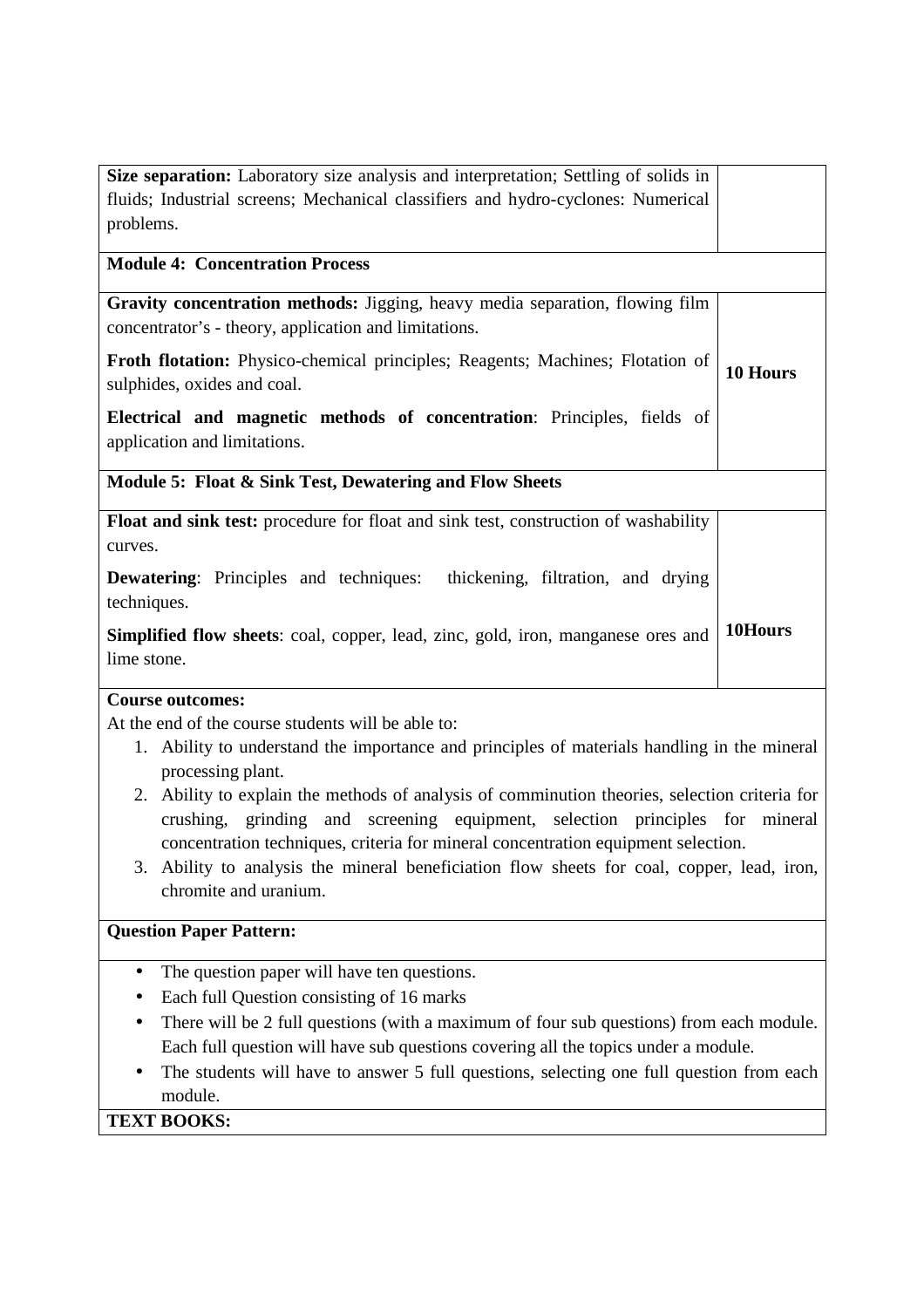- 1. Fuels and Combustion, Dr. Samir Sarkar, Published by Orient Longman Ltd., 1990.
- 2. Mineral Processing Technology, B.A.Wills, 5th Edition, Pergamon Press.
- 3. Ore Processing, S.K.Jain, @nd Edition, Oxford IBH, 1990.
- 4. Coal Its Beneficiation, D.V. Subba Rao, M.K. Publications, 2003.

# **REFERENCE BOOKS:**

1. Hand Book of Mineral Processing taggart, John willy & Sons, 1945.

 2. Introduction to mineral Processing Errol G.Kelly and David J. Spottiswood, John Wiley and Sons, 1982. 3. Principles of Mineral Dressing, A.K. Gaudin, TMH Edition, Tata Mc. Graw Hill, 1971.

4. Coal Conversion Technology, Edited by C.Y.Wen, Addison Wesley Publishing Company, 1979.

5. Coal Carbonisation, T.K.Basu et al., Allied Publishers, 1996.

6. The Chemistry and Technology of coal, James G. Speight, Mercel Dekker, Inc. 1994.

7. Text Book of Metallurgical Analysis, B.G.Agarwal and S.P.Jain, Khanna Publications, New

Delhi, 1984. 8. Coal Preparation Practice, G.G.Sarkar, Oxford and IBH Publishing Co. 1986.

9. Coal Mining Practice – I.C.F. Statham Vol. IV, the Caxton Publishing company Ltd. Inc. 1958.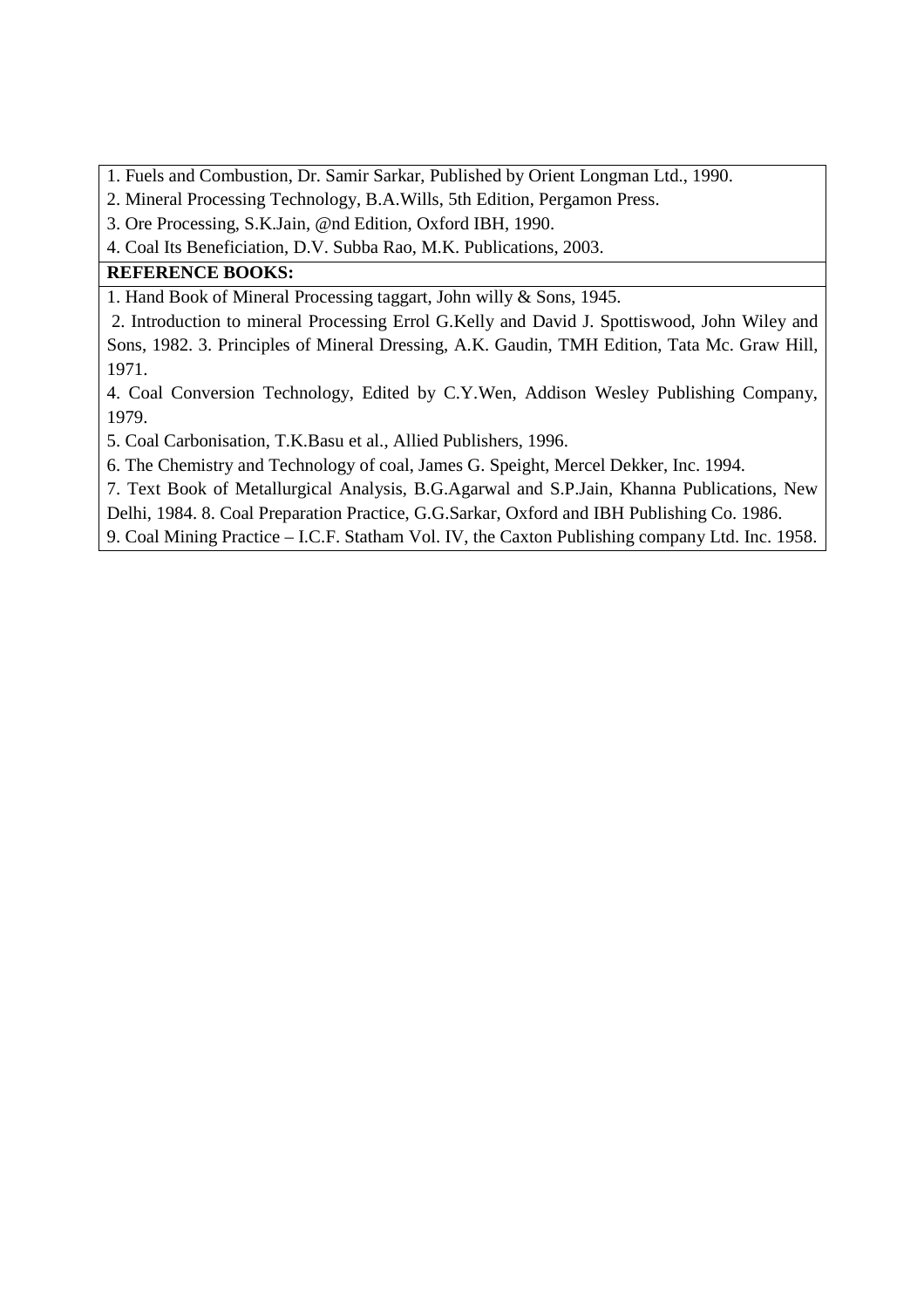|                                                                                                                                                                                                                                                                                                                                                                                                                                                                 |                | <b>UNDERGROUND METAL MINING</b>                                                    |                                 |
|-----------------------------------------------------------------------------------------------------------------------------------------------------------------------------------------------------------------------------------------------------------------------------------------------------------------------------------------------------------------------------------------------------------------------------------------------------------------|----------------|------------------------------------------------------------------------------------|---------------------------------|
|                                                                                                                                                                                                                                                                                                                                                                                                                                                                 |                | [As per Choice Based Credit System (CBCS) scheme]                                  |                                 |
|                                                                                                                                                                                                                                                                                                                                                                                                                                                                 |                | SEMESTER – VI (Mining Engineering)                                                 |                                 |
| <b>Sub Code</b>                                                                                                                                                                                                                                                                                                                                                                                                                                                 | 15MN63         | <b>IA Marks</b>                                                                    | 20                              |
| <b>Number of Lecture Hours/week</b>                                                                                                                                                                                                                                                                                                                                                                                                                             | 04(L)          | <b>Exam Hours</b>                                                                  | 03                              |
| <b>Total Number of Lecture Hours</b>                                                                                                                                                                                                                                                                                                                                                                                                                            | 50             | <b>Exam Marks</b>                                                                  | 80                              |
|                                                                                                                                                                                                                                                                                                                                                                                                                                                                 | $Credit = 04$  |                                                                                    |                                 |
| <b>Course objectives:</b>                                                                                                                                                                                                                                                                                                                                                                                                                                       |                |                                                                                    |                                 |
| This course will enable students to:                                                                                                                                                                                                                                                                                                                                                                                                                            |                |                                                                                    |                                 |
| 4. Understand the construction of the mine developments to the deposit.                                                                                                                                                                                                                                                                                                                                                                                         |                |                                                                                    |                                 |
| 5.                                                                                                                                                                                                                                                                                                                                                                                                                                                              |                | Understand the different methods of extraction of ore blocks in metal mine.        |                                 |
| 6.                                                                                                                                                                                                                                                                                                                                                                                                                                                              |                | Understand the modern methods of extraction of ore blocks in metal mine.           |                                 |
| 7.                                                                                                                                                                                                                                                                                                                                                                                                                                                              |                | Understand the problems, method of extraction in deep mining and machineries used. |                                 |
|                                                                                                                                                                                                                                                                                                                                                                                                                                                                 | <b>Modules</b> |                                                                                    | <b>Teaching</b><br><b>Hours</b> |
| <b>MODULE-1: Introduction to Metal Mining and Mine Development</b>                                                                                                                                                                                                                                                                                                                                                                                              |                |                                                                                    |                                 |
| Present status of Indian metal mining industry, scope and limitations of underground<br>Metal mining, Methods of developments, Choice of level interval and block length-<br>shape, size, position; excavation and equipping of shaft station, grizzly, ore/waste bin,<br>main ore pass system, underground crushing and loading stations, arrangements for<br>dumping into main ore pass, Cross-cuts, drifts, and declines: their shape, size and<br>position. |                |                                                                                    | 10 Hours                        |
| <b>MODULE-2: Stope and Stoping</b>                                                                                                                                                                                                                                                                                                                                                                                                                              |                |                                                                                    |                                 |
| Classification of stoping methods, factors affecting the choice of stoping methods like<br>depth, dip, width, grade of ore, physio mechanical characteristics of ore and wall rock.                                                                                                                                                                                                                                                                             |                |                                                                                    |                                 |
| Open stoping/Unsupported stoping – room and pillar, sublevel, large diameter blast<br>hole/DTH, shrinkage and vertical crater retreat methods - their applicability, stope<br>layouts, stope preparation, ground breaking, mucking, ventilation and supporting, haulage<br>and dumping.                                                                                                                                                                         |                |                                                                                    | 10 Hours                        |
| <b>MODULE-3: Stoping Methods</b>                                                                                                                                                                                                                                                                                                                                                                                                                                |                |                                                                                    |                                 |
| Supported stoping – post and pillar, square set, longwall, cut and fill- their applicability,<br>stope layouts, stope preparation, ground breaking, mucking, ventilation and supporting,<br>haulage and dumping                                                                                                                                                                                                                                                 |                |                                                                                    | 10 Hours                        |
| Caving stoping – top slicing, sublevel caving, and block caving; their applicability, stope<br>layouts, stope preparation, ground breaking, mucking, ventilation and supporting, haulage                                                                                                                                                                                                                                                                        |                |                                                                                    |                                 |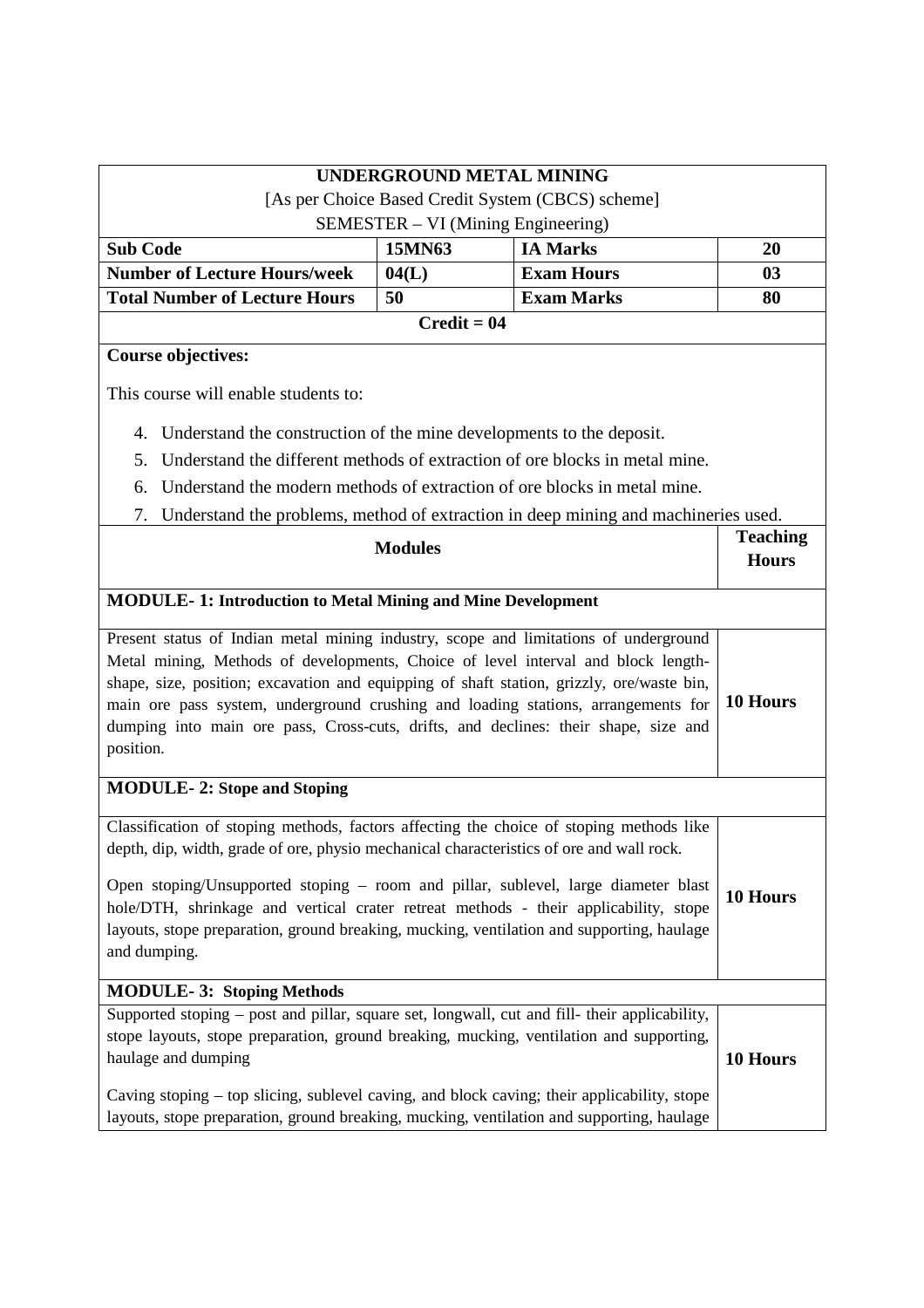| and dumping. Indian case studies.                                                                                                               |          |
|-------------------------------------------------------------------------------------------------------------------------------------------------|----------|
| <b>MODULE-4: Special Methods:</b>                                                                                                               |          |
| Solution mining, in-situ leaching, borehole mining, underground retorting Problems of<br>deep mining and their remedial measures. Case studies. | 10 Hours |
| <b>MODULE-5: Design of Stopes</b>                                                                                                               |          |
| Mining of parallel and superimposed veins, Pillar recovery Dilution, loss and recovery in<br>stoping.                                           |          |
| Design of stopes: Stope design and production planning, scheduling, oms.                                                                        | 10Hours  |
| <b>Course outcomes:</b>                                                                                                                         |          |

At the end of the course students will be able to:

- 4. Ability to construct the mine developments to the deposit
- 5. Ability to extract the ore block by different methods.
- 6. Ability to extract the ore block by modern methods.
- 7. Ability to identify the machineries used, methods of extraction and to analyse the problems in deep underground mine.

#### **Question Paper Pattern:**

- The question paper will have ten questions.
- Each full Question consisting of 16 marks
- There will be 2 full questions (with a maximum of four sub questions) from each module. Each full question will have sub questions covering all the topics under a module.
- The students will have to answer 5 full questions, selecting one full question from each module.

# **TEXT BOOKS:**

1. Elements of Mining Technology Vol. II – D.J.Deshmukh, 6th edition Central Techno Publication, Nagpur, 1998.

2. Introductory Mining Engg - by H.L.Hartman

#### **REFERENCE BOOKS:**

1. Underground mining methods handbook - by Hustrulid SME publication

2. Metalliferrious mining of ores - by Borosov et.al.

3. SME Mining Engineering Handbook, Edited - by H.L.Hartman SME publication

4. Techniques in Underground Mining Selection - Richard E. Gertsch et al, SME 1998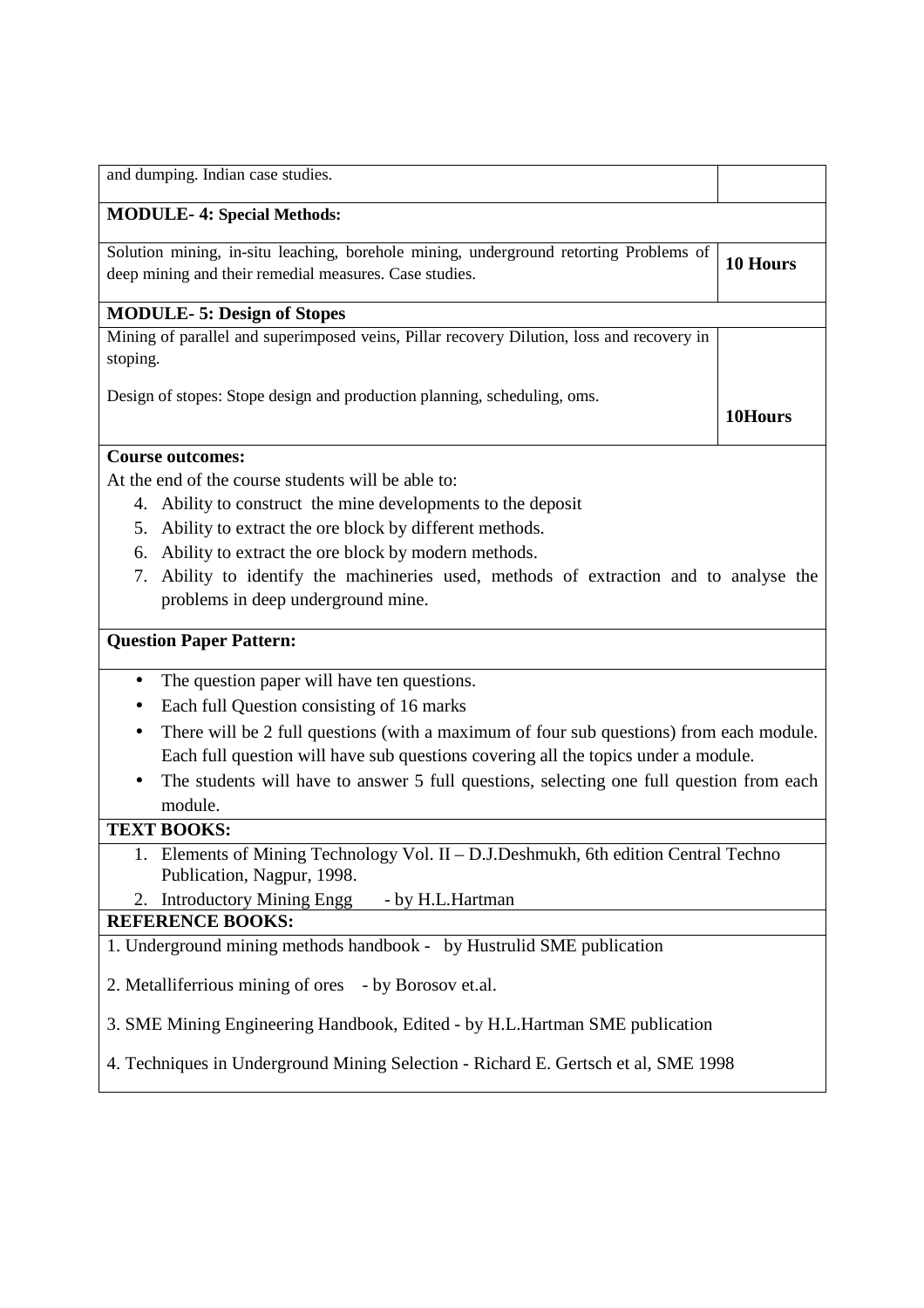| <b>ROCK MECHANICS</b>                                                                                                                                                                                                                                                                                                                                                                                            |                                           |                                        |                                 |
|------------------------------------------------------------------------------------------------------------------------------------------------------------------------------------------------------------------------------------------------------------------------------------------------------------------------------------------------------------------------------------------------------------------|-------------------------------------------|----------------------------------------|---------------------------------|
| [As per Choice Based Credit System (CBCS) scheme]                                                                                                                                                                                                                                                                                                                                                                |                                           |                                        |                                 |
|                                                                                                                                                                                                                                                                                                                                                                                                                  | <b>SEMESTER - VI (Mining Engineering)</b> |                                        |                                 |
| <b>Sub Code</b>                                                                                                                                                                                                                                                                                                                                                                                                  | 15MN64                                    | <b>IA Marks</b>                        | 20                              |
| <b>Number of Lecture Hours/week</b><br><b>Total Number of Lecture Hours</b>                                                                                                                                                                                                                                                                                                                                      | 04(L)<br>50                               | <b>Exam Hours</b><br><b>Exam Marks</b> | 03<br>80                        |
|                                                                                                                                                                                                                                                                                                                                                                                                                  |                                           |                                        |                                 |
| <b>Course objectives:</b>                                                                                                                                                                                                                                                                                                                                                                                        | $Credit = 04$                             |                                        |                                 |
|                                                                                                                                                                                                                                                                                                                                                                                                                  |                                           |                                        |                                 |
| This course will enable students to:                                                                                                                                                                                                                                                                                                                                                                             |                                           |                                        |                                 |
| To describe the importance of Rock Mechanics in the field of mining and identify of the<br>8.<br>physical and mechanical properties of rocks.<br>9. To understand stress and strain in rocks and the physical and mechanical properties of<br>rocks, and failure criteria for rock and rock mass.<br>10. To calculate stress and strain in rocks, determination of rock properties by lab and in-situ<br>method. |                                           |                                        |                                 |
| <b>Modules</b>                                                                                                                                                                                                                                                                                                                                                                                                   |                                           |                                        | <b>Teaching</b><br><b>Hours</b> |
| <b>MODULE-1: Introduction to Rock Mechanics:</b>                                                                                                                                                                                                                                                                                                                                                                 |                                           |                                        |                                 |
| Definition, Scope and importance, development and application of rock mechanics                                                                                                                                                                                                                                                                                                                                  |                                           |                                        |                                 |
| in mining. Discontinuities; Description of discontinuities, Introduction to mapping<br>and hemispherical projection of discontinuities, Barton's shear strength of joints.                                                                                                                                                                                                                                       |                                           |                                        | 10 Hours                        |
| <b>MODULE-2: Analysis of Stress and Strain</b>                                                                                                                                                                                                                                                                                                                                                                   |                                           |                                        |                                 |
| Analysis of Stress: Introduction, Definition and basic concepts, stress in a plane,<br>(two dimensional stress), Mohr's Circle of stress, Secondary principal stress,<br>equations of equilibrium, plane stress equations.                                                                                                                                                                                       |                                           |                                        |                                 |
| Analysis of Strain: Introduction, Definition and basic concepts, strain in a plane,<br>(two dimensional stress), Mohr's Circle of strain, equations of compatibility,<br>stress-strain relationship, basic equations in elastic theory, plain strain equations,<br>elasto plastic behaviour of rocks. Stress – strain cures of various rocks.                                                                    |                                           |                                        | <b>10 Hours</b>                 |
| <b>MODULE-3: Physico-Mechanical Properties of Rocks</b>                                                                                                                                                                                                                                                                                                                                                          |                                           |                                        |                                 |
| Specific gravity, hardness, porosity, moisture content, permeability, thermal<br>conductivity. Compressive, tensile and shear strengths. Modulus of elasticity,<br>Poisson's ratio and triaxial strength. Swell index, slake durability, point load<br>index, Protodyakonov index and RQD. Time dependent properties of rock: Creep                                                                              |                                           |                                        | 10 Hours                        |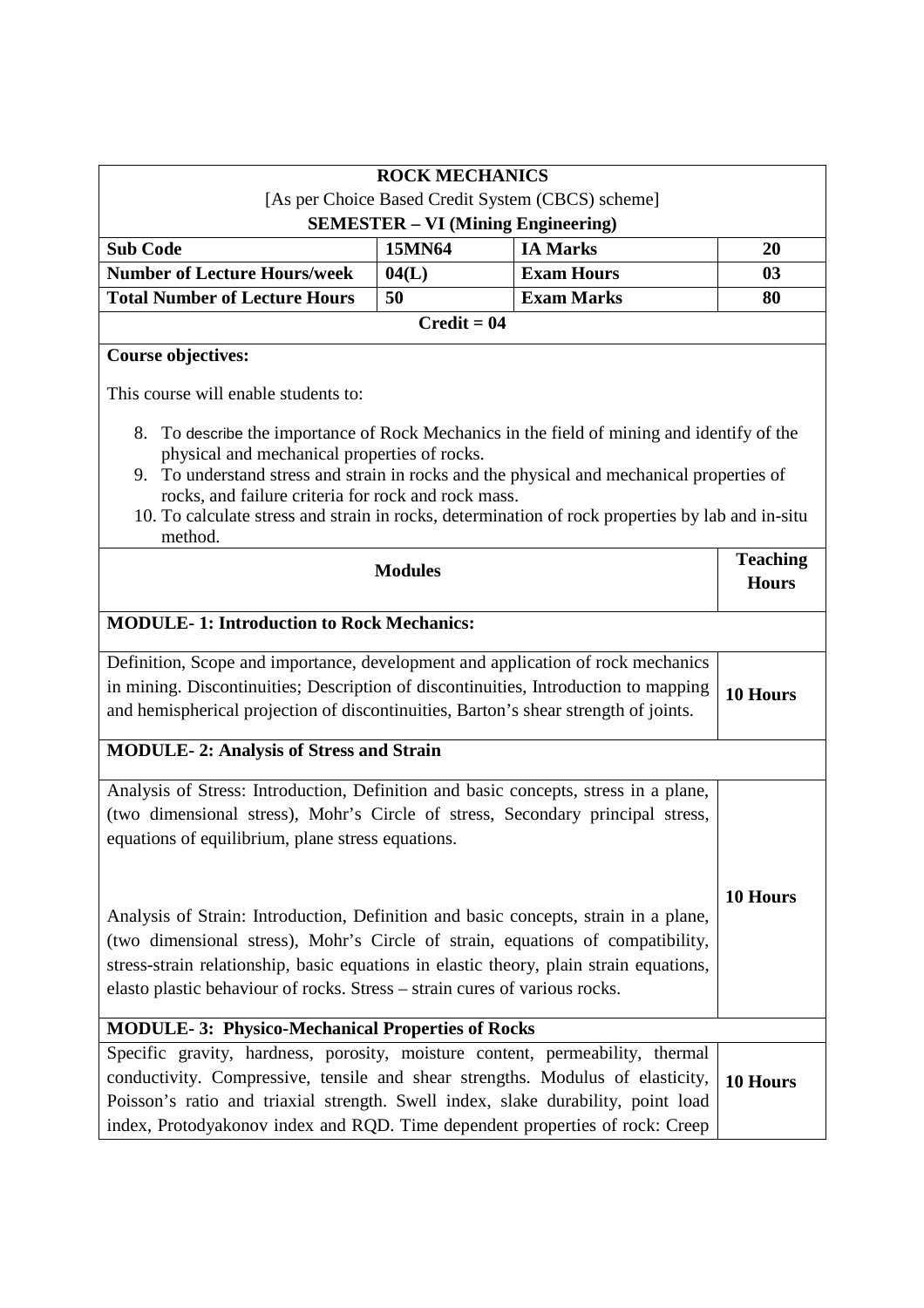| deformation and strength behaviour; Creep test and rheological models.                                                                                                                                                                                                                                                                                                                                                                                                                        |          |  |
|-----------------------------------------------------------------------------------------------------------------------------------------------------------------------------------------------------------------------------------------------------------------------------------------------------------------------------------------------------------------------------------------------------------------------------------------------------------------------------------------------|----------|--|
| <b>MODULE-4: Strength and Deformability of Rock Mass</b>                                                                                                                                                                                                                                                                                                                                                                                                                                      |          |  |
| In-situ Strength Properties of Rocks: Necessity and requirement, methods of in-<br>situ stress measurements - Plate load test, cable jack test, borehole test, dilatometer<br>test, flat jack test, hydraulic fracture and velocity propagation.<br>Failure criteria for rock and rockmass: Theories of rock failure; Coulomb,<br>Mohr and Griffith criteria; Empirical criteria.                                                                                                             | 10 Hours |  |
| <b>MODULE-5: Static and Dynamic Elastic Constants of Rocks</b>                                                                                                                                                                                                                                                                                                                                                                                                                                |          |  |
| Static: Introduction, definition, instrument, measurement of deformation:<br>mechanical, optical, electrical gauges, LVDT, calculation of elastic constants of<br>rocks.<br><b>Dynamic:</b> Introduction, elastic wave, Propagation of elastic wave in rock media;                                                                                                                                                                                                                            |          |  |
| Determination of dynamic strength and elastic constants of rock.                                                                                                                                                                                                                                                                                                                                                                                                                              | 10Hours  |  |
| <b>Course outcomes:</b>                                                                                                                                                                                                                                                                                                                                                                                                                                                                       |          |  |
| At the end of the course students will be able to:<br>8. Ability to describe the importance of Rock Mechanics in the field of mining and identify<br>of the physical and mechanical properties of rocks.<br>Ability to understand stress and strain in rocks and the physical and mechanical properties<br>9.<br>of rocks and failure criteria for rock and rock mass.<br>10. Ability to calculate stress and strain in rocks, determination of rock properties by lab and<br>in-situ method. |          |  |
| <b>Question Paper Pattern:</b>                                                                                                                                                                                                                                                                                                                                                                                                                                                                |          |  |
| The question paper will have ten questions.<br>$\bullet$<br>Each full Question consisting of 16 marks<br>There will be 2 full questions (with a maximum of four sub questions) from each module.<br>٠<br>Each full question will have sub questions covering all the topics under a module.<br>The students will have to answer 5 full questions, selecting one full question from each<br>module.                                                                                            |          |  |
| <b>TEXT BOOKS:</b>                                                                                                                                                                                                                                                                                                                                                                                                                                                                            |          |  |
| 1. Strata Mechanics in Coal Mining, Jeremic, K.L. Jeremic, Rotterdam, Balkema, 1985.<br>2. Fundamentals of Rock Mechanics - Jager & Cook, Methuen andco. London, 1969.<br><b>REFERENCE BOOKS:</b>                                                                                                                                                                                                                                                                                             |          |  |
| Continuum Theory of rock Mechanics Csaba Asszonyi, Transtech Publications, 1979.<br>1.<br>Hand Book on Mechanical Properties of rocks R.D. Lama, V.S. Vutukuri, Vol. I to IV,<br>2.<br>Transtech Publications, 1978.                                                                                                                                                                                                                                                                          |          |  |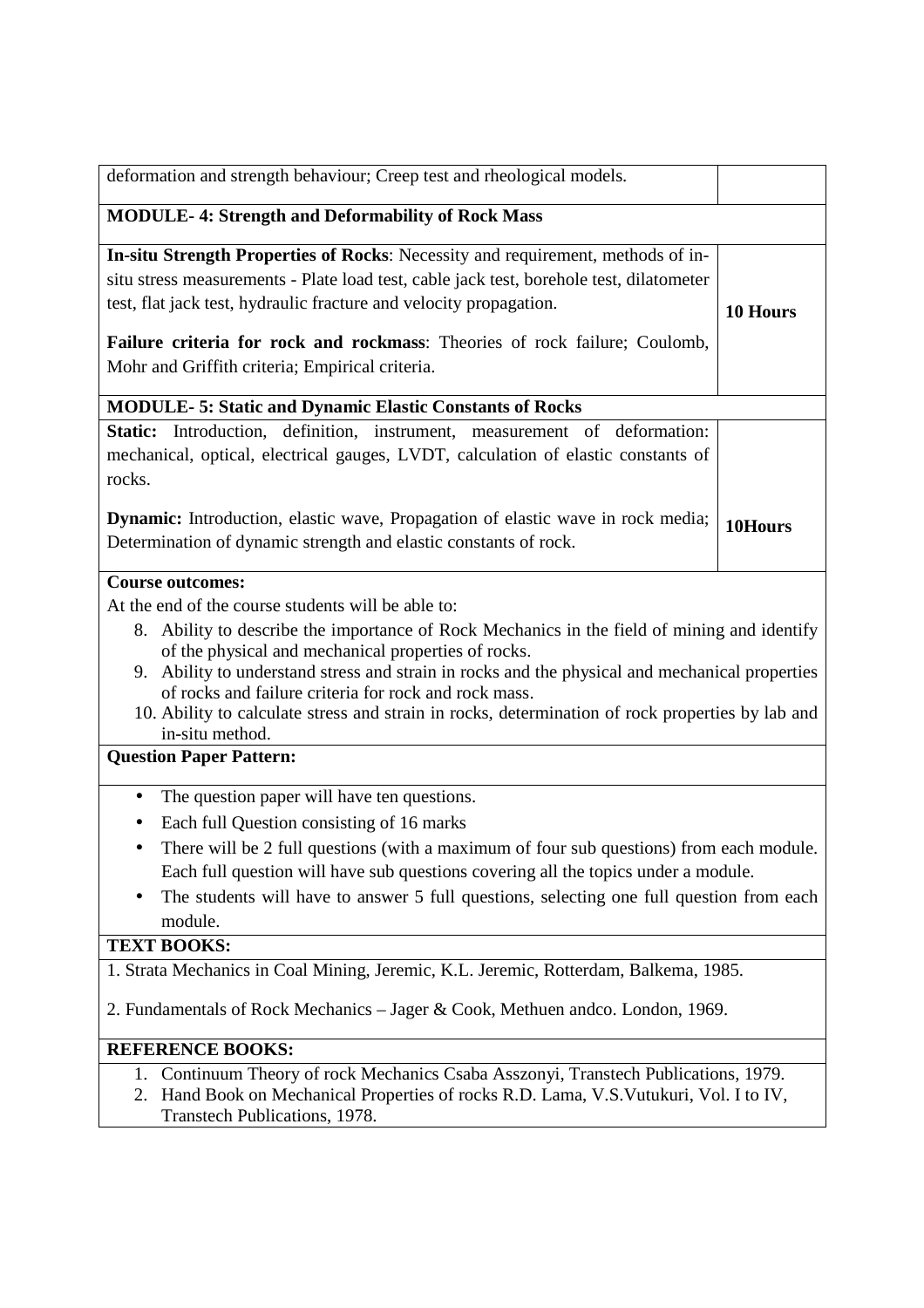- 3. Mechanics and Engineering, Charles Jaeger, Cambridge University Press, 1979.
- 4. Rock Mechanics for Underground Mining, 2nd edition, Brady and Brown, Kluwer Academic Publlishers, 1993.
- 5. Ground Mechanics in Hard rock Mining, M.L. Jeremic, Oxford & IBH Publishing Co. Pvt. Ltd., New Delhi, 1987.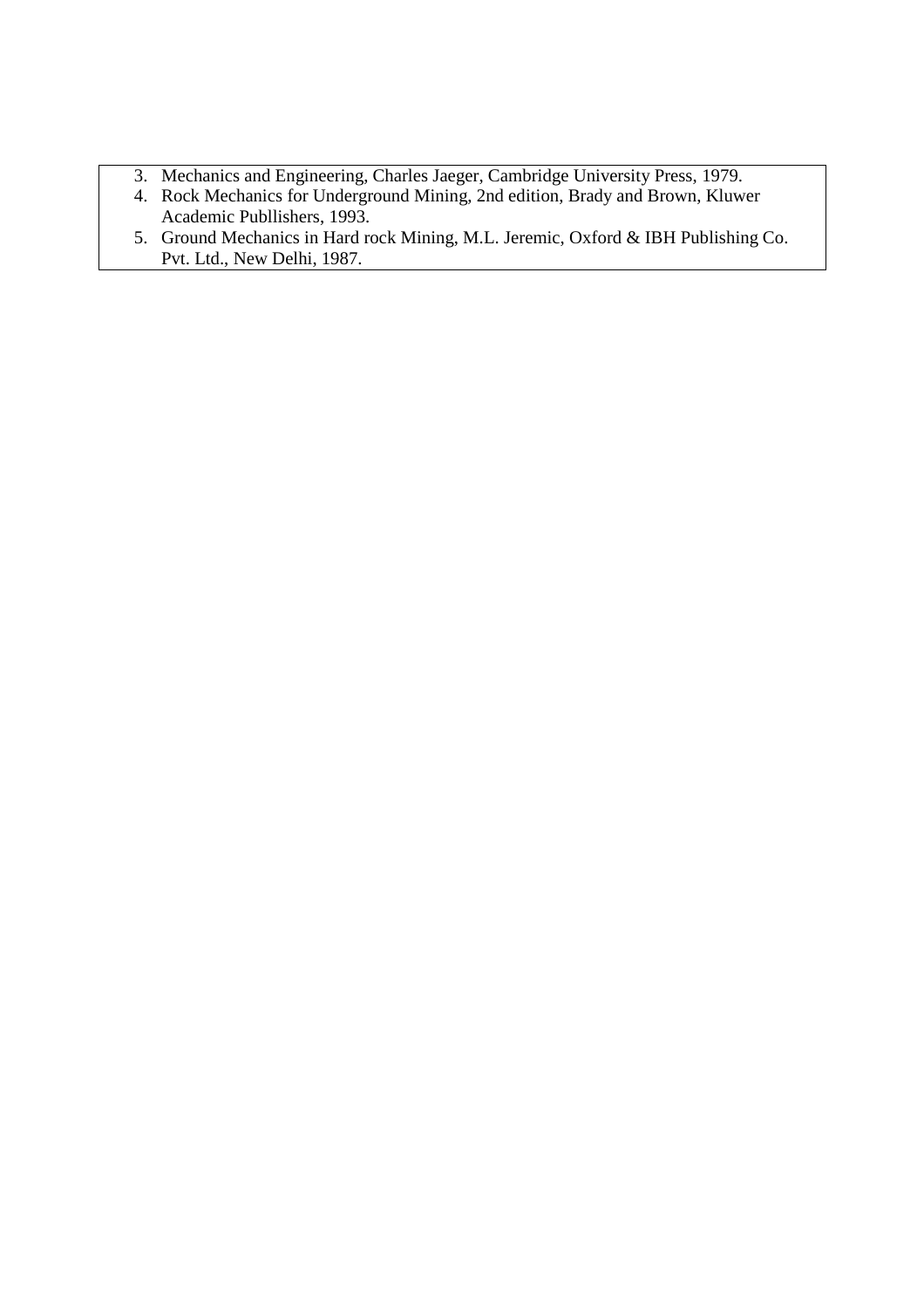| <b>Professional Elective-II</b>                                                                                                                                                                                                                                                                                                                                                                                                                                                                 |                 |                                 |          |
|-------------------------------------------------------------------------------------------------------------------------------------------------------------------------------------------------------------------------------------------------------------------------------------------------------------------------------------------------------------------------------------------------------------------------------------------------------------------------------------------------|-----------------|---------------------------------|----------|
| <b>MINE DISASTERS AND RESCUE</b>                                                                                                                                                                                                                                                                                                                                                                                                                                                                |                 |                                 |          |
| [As per Choice Based Credit System (CBCS) scheme]<br><b>SEMESTER - VI (Mining Engineering)</b>                                                                                                                                                                                                                                                                                                                                                                                                  |                 |                                 |          |
| <b>Sub Code</b>                                                                                                                                                                                                                                                                                                                                                                                                                                                                                 | 15MN651         | <b>IA Marks</b>                 | 20       |
| <b>Number of Lecture Hours/week</b>                                                                                                                                                                                                                                                                                                                                                                                                                                                             | $03(L) + 01(T)$ | <b>Exam Hours</b>               | 03       |
| <b>Total Number of Lecture Hours</b>                                                                                                                                                                                                                                                                                                                                                                                                                                                            | 40              | <b>Exam Marks</b>               | 80       |
|                                                                                                                                                                                                                                                                                                                                                                                                                                                                                                 | $Credit = 03$   |                                 |          |
| <b>Course objectives:</b>                                                                                                                                                                                                                                                                                                                                                                                                                                                                       |                 |                                 |          |
| This course will enable students to:                                                                                                                                                                                                                                                                                                                                                                                                                                                            |                 |                                 |          |
| To understand the causes of mine fire and spontaneous heating.<br>1.<br>To know how to tackle the mine disasters like mine fire and inundation.<br>2.<br>To understand the lighting in underground and open cast mine.<br>3.<br>To understand the rescue and recovery operation in a mine.<br>4.                                                                                                                                                                                                |                 |                                 |          |
| <b>Modules</b>                                                                                                                                                                                                                                                                                                                                                                                                                                                                                  |                 | <b>Teaching</b><br><b>Hours</b> |          |
| <b>MODULE-1:</b>                                                                                                                                                                                                                                                                                                                                                                                                                                                                                |                 |                                 |          |
| Mine Fires: Classification, surface and underground fires, prevention and                                                                                                                                                                                                                                                                                                                                                                                                                       |                 |                                 |          |
| control of underground fires, firefighting, study of atmosphere behind sealed<br>off area, re-opening of sealed off area.                                                                                                                                                                                                                                                                                                                                                                       |                 |                                 | 08 Hours |
| <b>MODULE-2:</b>                                                                                                                                                                                                                                                                                                                                                                                                                                                                                |                 |                                 |          |
| Spontaneous Heating: Mechanism, factors governing spontaneous heating,<br>stages of spontaneous heating, symptoms of spontaneous heating in<br>underground mines, detection and prevention of spontaneous heating,<br>interpretation of mine air samples, Graham's Index, Problems.                                                                                                                                                                                                             |                 | 08 Hours                        |          |
| <b>MODULE-3:</b>                                                                                                                                                                                                                                                                                                                                                                                                                                                                                |                 |                                 |          |
| Disasters: Types of Disasters, mechanism, ignition temperature, lag on<br>ignition, causes and coal dust and fire damp explosions. Stone dusting, stone<br>dust barriers and water barriers, investigation after the explosion,<br>Explosibility Limit, Problems on Explosibility limit, Inundation: Causes,<br>against inundations. Dewatering water logged workings,<br>measures<br>precautions to be taken when approaching old water logged workings, safety<br>boring apparatus. Problems. |                 | 08 Hours                        |          |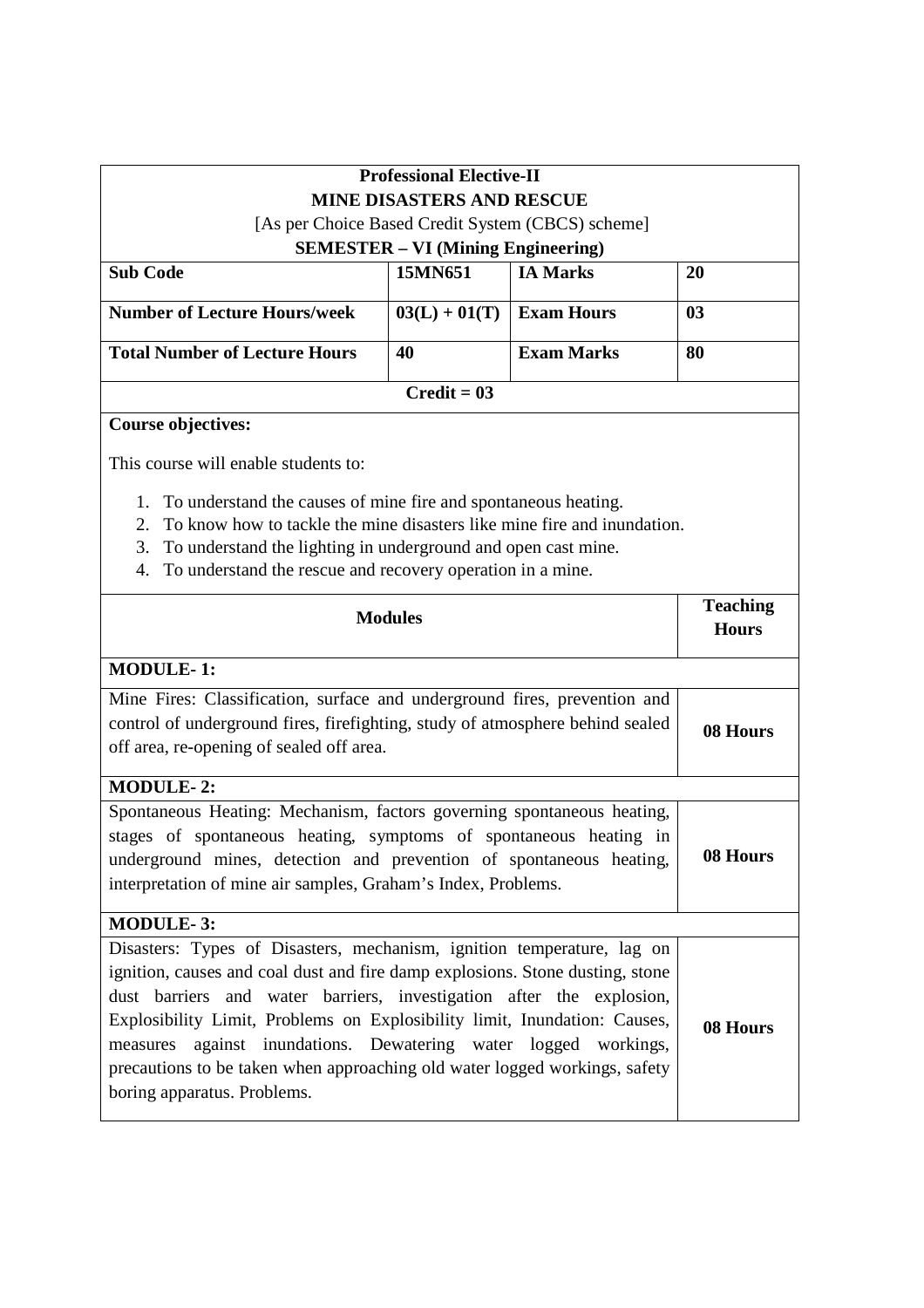| <b>MODULE-4:</b>                                                                                                                                                                                                                                                                                                                                                                                                           |          |
|----------------------------------------------------------------------------------------------------------------------------------------------------------------------------------------------------------------------------------------------------------------------------------------------------------------------------------------------------------------------------------------------------------------------------|----------|
| Illumination: Technical<br>in<br>Mine<br>lighting and photometry,<br>terms<br>Underground lighting, electric safety lamp, different types of portable lamps,<br>Layout of lamp room. Methods of illumination in underground mines-fixed<br>system, mobile system. Mine Lighting in Opencast mines: Lighting in<br>opencast mines, standards for mine lighting, Illumination survey, Luminance<br>calculations, Problem     | 08 Hours |
| <b>MODULE-5:</b>                                                                                                                                                                                                                                                                                                                                                                                                           |          |
| Mine Rescue: Mine Rescue and equipment, short distance apparatus,<br>self-contained breathing apparatus (not specific to any equipment), Principle<br>of operation, advantages, self-rescuers, organization of rescue. Mine<br>Recovery: recovery work in connection with fires, explosions and<br>inundations. Calculation on available time for recovery or rescue.                                                      | 08 Hours |
| <b>Course outcomes:</b><br>At the end of the course students will be able to:<br>1. An ability to know the causes of mine fire and spontaneous heating.<br>2. An ability to tackle the mine disasters like mine fire and inundation.<br>An ability to design the lighting in underground and open cast mine.<br>3.<br>An ability to carry out the rescue and recovery operation in a mine.<br>4.                           |          |
| <b>Question Paper Pattern:</b>                                                                                                                                                                                                                                                                                                                                                                                             |          |
| The question paper will have ten questions.<br>$\bullet$<br>Each full Question consisting of 16 marks<br>$\bullet$<br>There will be 2 full questions (with a maximum of four sub questions) from each<br>$\bullet$<br>module. Each full question will have sub questions covering all the topics under a<br>module.<br>The students will have to answer 5 full questions, selecting one full question from<br>each module. |          |
| <b>TEXT BOOKS:</b>                                                                                                                                                                                                                                                                                                                                                                                                         |          |
| 1. Mine Disasters and Mine Rescue, M.A. Ramulu, Oxford & IBH Publishing Co. Ltd., 1991.<br>2. Elements of Mine Technology Vol. II by D.J.Deshmukh, 6 th Edition, Central Techno<br>Publications, Nagpur.                                                                                                                                                                                                                   |          |
| <b>REFERENCE BOOKS:</b>                                                                                                                                                                                                                                                                                                                                                                                                    |          |
| 1. Fires in Coal Mines L.C. Kaku, 2 nd Edition Oriental Publishers, 1985.<br>2. Mine Ventilation, S. Ghatak, Vol. I, Coal Field Publishers, Asansol, 1983. 3. Underground<br>Mine Lighting - Torter, Vol. II, Trans Tech Publication, Frg, 1982. 4. Environmental<br>Engineering in Mines, V.S. Vutukuri & R.D. Lama, Cambridge University Press, 1992.                                                                    |          |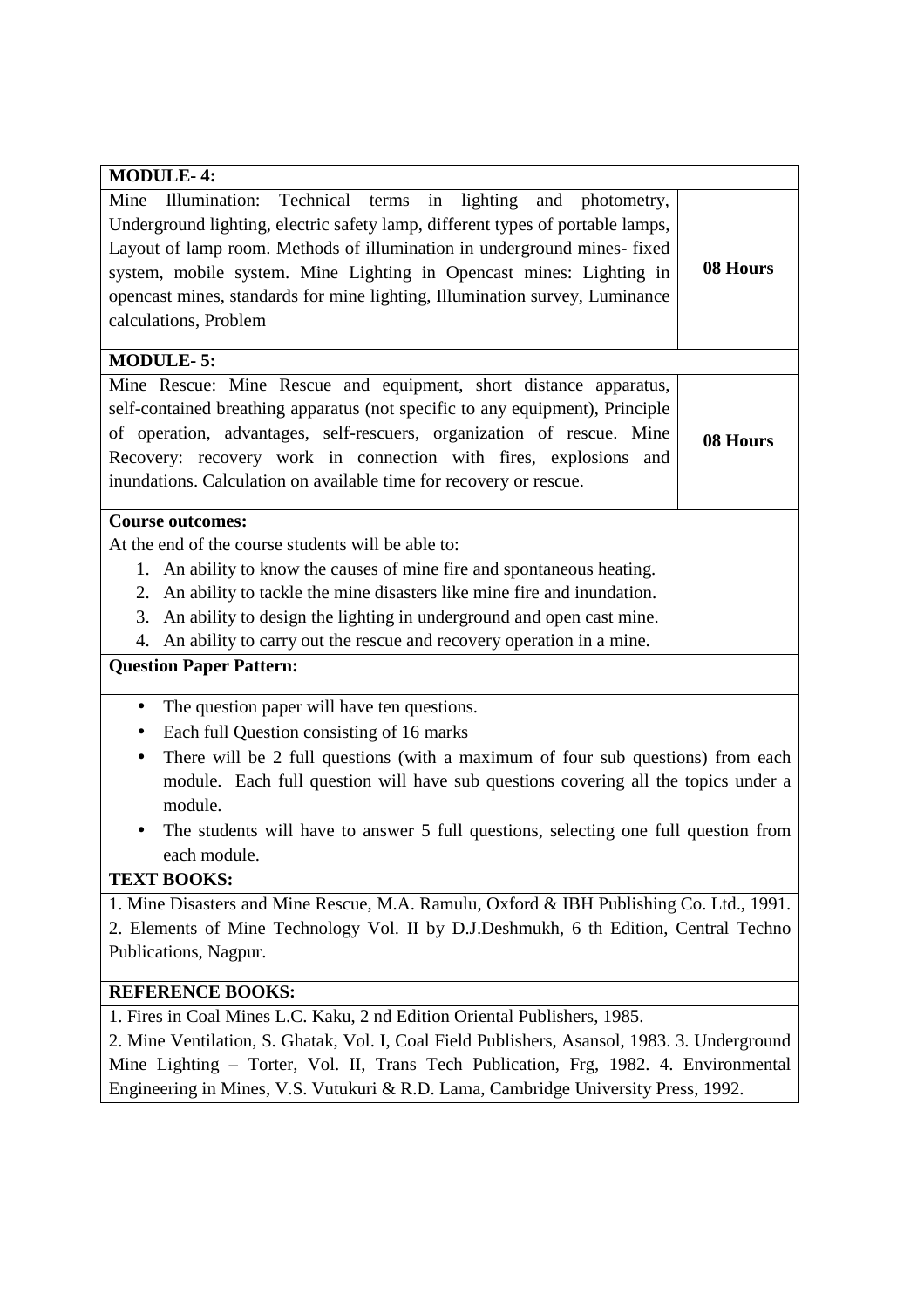| <b>Professional Elective-II</b>                                                                                                                                                                                                                                                                                                                  |                                           |                   |                |
|--------------------------------------------------------------------------------------------------------------------------------------------------------------------------------------------------------------------------------------------------------------------------------------------------------------------------------------------------|-------------------------------------------|-------------------|----------------|
| <b>MINE SAFETY ENGINEERING</b>                                                                                                                                                                                                                                                                                                                   |                                           |                   |                |
| [As per Choice Based Credit System (CBCS) scheme]                                                                                                                                                                                                                                                                                                |                                           |                   |                |
|                                                                                                                                                                                                                                                                                                                                                  | <b>SEMESTER - VI (Mining Engineering)</b> |                   |                |
| <b>Sub Code</b>                                                                                                                                                                                                                                                                                                                                  | 15MN652                                   | <b>IA Marks</b>   | 20             |
| <b>Number of Lecture Hours/week</b>                                                                                                                                                                                                                                                                                                              | $03(L) + 01(T)$                           | <b>Exam Hours</b> | 0 <sub>3</sub> |
| <b>Total Number of Lecture Hours</b>                                                                                                                                                                                                                                                                                                             | 40                                        | <b>Exam Marks</b> | 80             |
|                                                                                                                                                                                                                                                                                                                                                  | $Credit = 03$                             |                   |                |
| <b>Course objectives:</b>                                                                                                                                                                                                                                                                                                                        |                                           |                   |                |
| This course will enable students to:                                                                                                                                                                                                                                                                                                             |                                           |                   |                |
| 1. Describing safety management system and risk management in Indian mining<br>industries.                                                                                                                                                                                                                                                       |                                           |                   |                |
| 2. Formation of safety audits and control in mining industries.                                                                                                                                                                                                                                                                                  |                                           |                   |                |
| 3. Producing of risk analysis using statistical methods and analysis of mine accidents.<br><b>Teaching</b>                                                                                                                                                                                                                                       |                                           |                   |                |
| <b>Modules</b>                                                                                                                                                                                                                                                                                                                                   |                                           | <b>Hours</b>      |                |
| <b>MODULE-1: Introduction</b>                                                                                                                                                                                                                                                                                                                    |                                           |                   |                |
| Safety management systems in Indian mining industry; Need for Mine                                                                                                                                                                                                                                                                               |                                           |                   |                |
| safety; Mine safety statistics.                                                                                                                                                                                                                                                                                                                  |                                           | 08 Hours          |                |
| <b>MODULE-2: Risk Management</b>                                                                                                                                                                                                                                                                                                                 |                                           |                   |                |
| Risk Management related terms and definitions; Basic concept of risk;<br>Difference between hazards and risks; Risk components and types, Risk<br>management objectives, Risk management process; Risk analysis objectives<br>in hazardous system life cycle; Functions of a risk manager; Hazards<br>Identification and Risk Assessment (HIRA). |                                           | 08 Hours          |                |
| <b>MODULE-3: Statistical methods of Risk analysis</b>                                                                                                                                                                                                                                                                                            |                                           |                   |                |
| Appraisal of advanced techniques - fault tree analysis, Failure Mode and<br>Effect Analysis (FMEA); Failure Mode Effect and Critical Analysis<br>(FMECA) - Definitions, Descriptions, Applications, Benefits, Similarities<br>and differences between FMEA & FMECA                                                                               |                                           | 08 Hours          |                |
| <b>MODULE-4: Mine Accident Analysis</b>                                                                                                                                                                                                                                                                                                          |                                           |                   |                |
| In-depth study of accidents due to various causes; and Human Behavioral<br>Approach in mine safety.                                                                                                                                                                                                                                              |                                           |                   | 08 Hours       |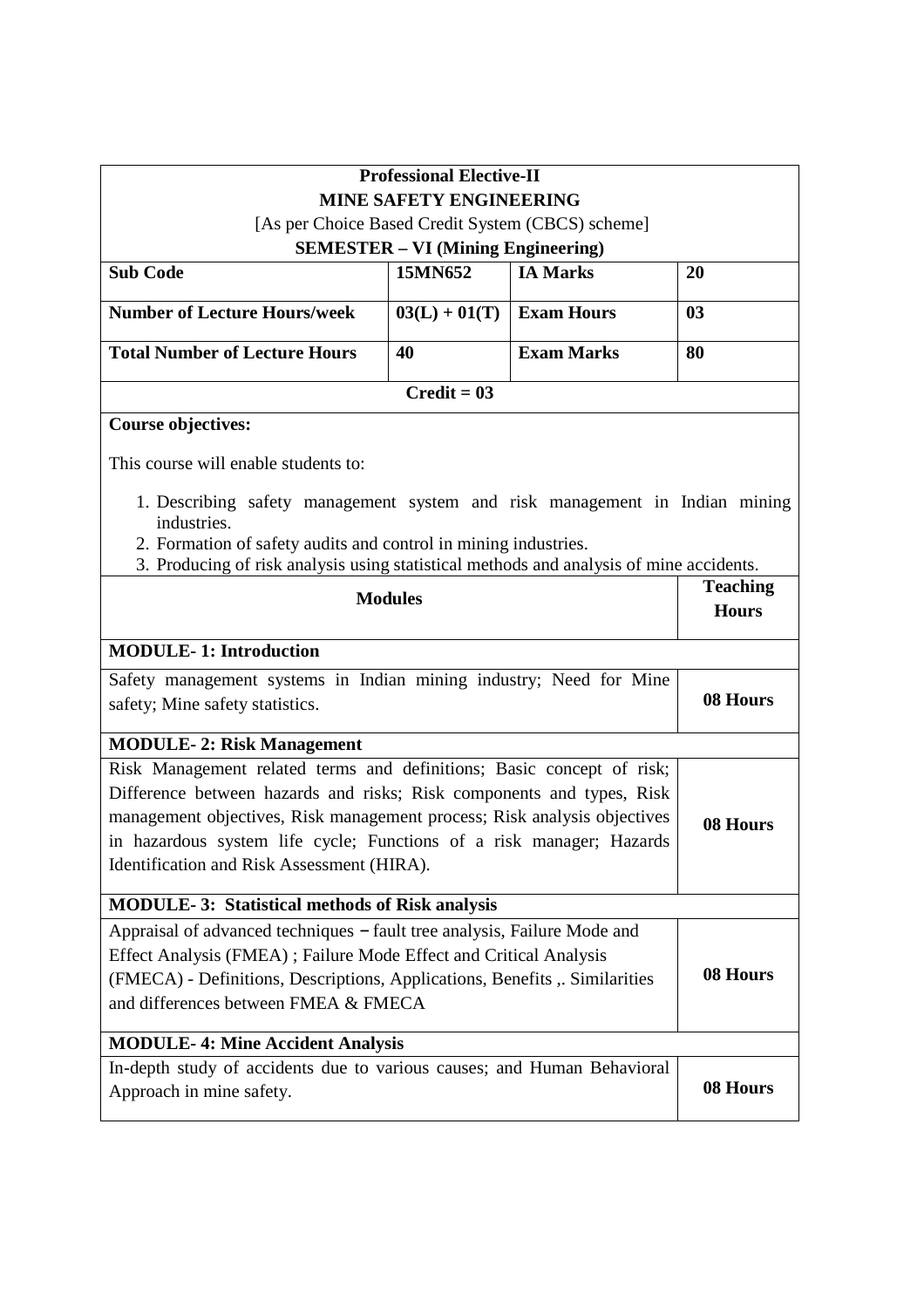| <b>MODULE-5: Safety audits and control</b>                                |          |
|---------------------------------------------------------------------------|----------|
| Safety audit - Objectives, Frequency, and methods; Safety Audit Process   |          |
| Flowchart; Baseline Data for Safety Audit; Safety records management,     |          |
| Training of Miners, Mine Vocational Training Rule, 1966. Recent trends of | 08 Hours |
| development of safety engineering approaches.                             |          |

#### **Course outcomes:**

At the end of the course students will be able to:

- 5. Gain insights of safety management system and risk management in Indian mining industries.
- 6. Formulate safety audits and control in mining industries.
- 7. Produce risk analysis using statistical methods and analysis of mine accidents.

# **Question Paper Pattern:**

- The question paper will have ten questions.
- Each full Question consisting of 16 marks
- There will be 2 full questions (with a maximum of four sub questions) from each module. Each full question will have sub questions covering all the topics under a module.
- The students will have to answer 5 full questions, selecting one full question from each module.

# **TEXT BOOKS:**

1. Mine Safety by Prof. Kejriwal

- 2. Occupational Safety and Health in Industries and Mines by C.P.Singh
- 3. Indian Mining Legislation A Critical Appraisal by Rakesh & Prasad.

4. Safety in Mines : A survey of accidents, their causes & prevention (1901 to 2000)

# **REFERENCE BOOKS:**

1. Safety in Mines, by Prof. B. K. Khejriwal.

2. System Safety engineering and risk assessment: A practical approach, by N. J. Bahr Publisher : Taylor and Francis

3. System Safety engineering and management, by H. E. Roland and B. Moriarty Publisher : Wiley Interscience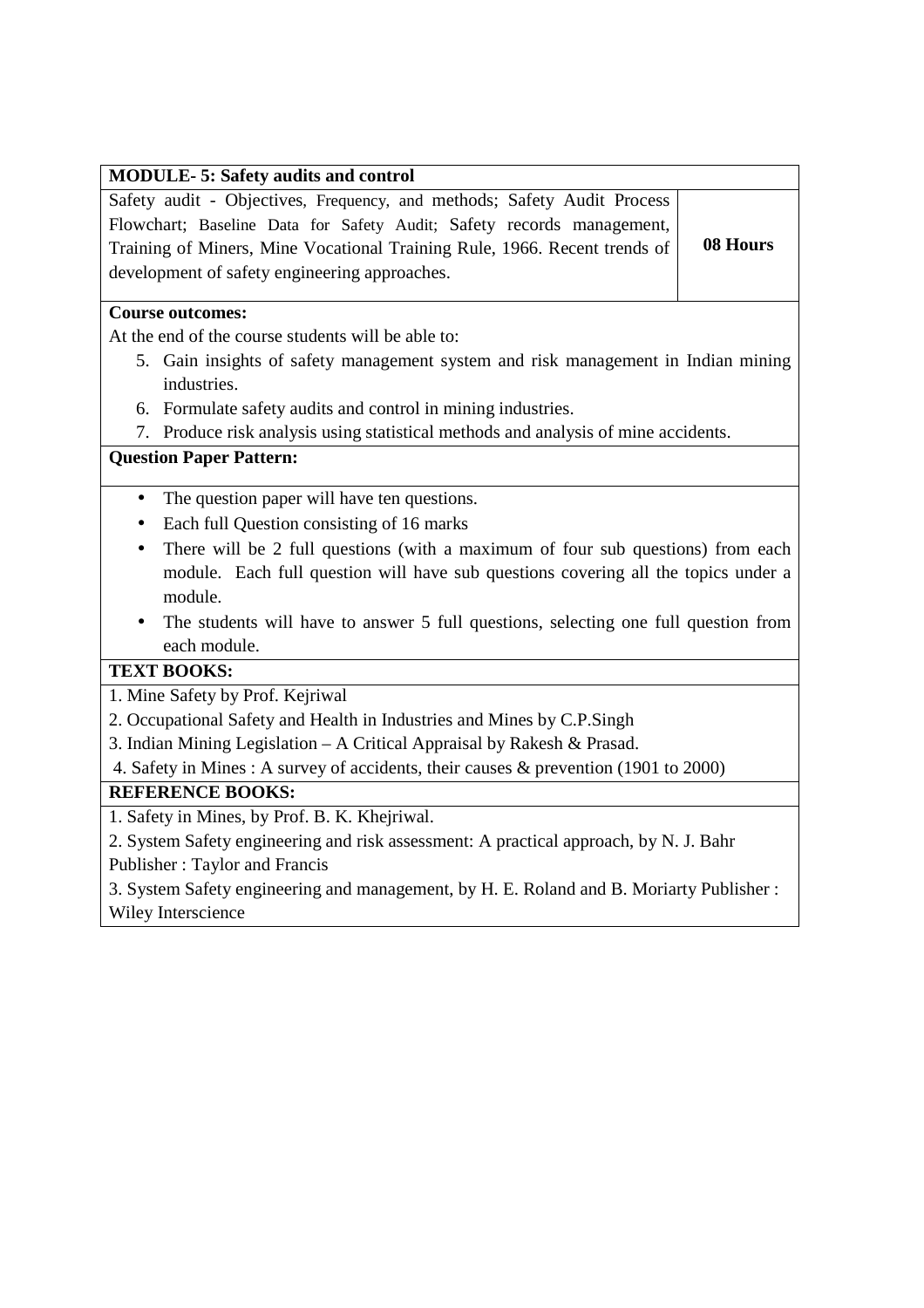|                                                                                                                                                                                      | <b>Open Elective-II</b>                   |                                                   |                 |
|--------------------------------------------------------------------------------------------------------------------------------------------------------------------------------------|-------------------------------------------|---------------------------------------------------|-----------------|
|                                                                                                                                                                                      | <b>TUNNELING ENGINEERING</b>              |                                                   |                 |
|                                                                                                                                                                                      |                                           | [As per Choice Based Credit System (CBCS) scheme] |                 |
|                                                                                                                                                                                      | <b>SEMESTER – VI (Mining Engineering)</b> |                                                   |                 |
| <b>Sub Code</b>                                                                                                                                                                      | 15MN661                                   | <b>IA Marks</b>                                   | 20              |
| <b>Number of Lecture Hours/week</b>                                                                                                                                                  | 03(T)                                     | <b>Exam Hours</b>                                 | 0 <sub>3</sub>  |
| <b>Total Number of Lecture Hours</b>                                                                                                                                                 | 40                                        | <b>Exam Marks</b>                                 | 80              |
|                                                                                                                                                                                      | $Credit = 03$                             |                                                   |                 |
| <b>Course objectives:</b>                                                                                                                                                            |                                           |                                                   |                 |
| This course will enable students to:                                                                                                                                                 |                                           |                                                   |                 |
| 1. Design tunnels, rock support and grouting and evaluate the most important issues in the<br>procedure                                                                              |                                           |                                                   |                 |
| 2. Evaluate tunnel excavation method from technical and production aspects<br>3. Analyze cost and time for ordinary tunnels based on risks and construction management<br>principles |                                           |                                                   |                 |
| 4. Carry out a basic design of tunnel ventilation                                                                                                                                    |                                           |                                                   |                 |
|                                                                                                                                                                                      |                                           |                                                   | <b>Teaching</b> |
| <b>Modules</b>                                                                                                                                                                       |                                           | <b>Hours</b>                                      |                 |
| <b>MODULE-1:</b>                                                                                                                                                                     |                                           |                                                   |                 |
| Introduction: Scope and application, historical developments, art of                                                                                                                 |                                           |                                                   |                 |
| tunnelling, tunnel engineering, future tunnelling considerations. Types of                                                                                                           |                                           |                                                   |                 |
| Underground Excavations: Tunnel, adit, decline, shaft; parameters<br>08 Hours<br>influencing location, shape and size; geological aspects; planning and site                         |                                           |                                                   |                 |
| investigations.                                                                                                                                                                      |                                           |                                                   |                 |
| <b>MODULE-2:</b>                                                                                                                                                                     |                                           |                                                   |                 |
| Tunnelling Methods: Types and purpose of tunnels; factors affecting choice                                                                                                           |                                           |                                                   |                 |
| of excavation technique; Methods - soft ground tunnelling, hard rock                                                                                                                 |                                           |                                                   |                 |
| tunnelling, shallow tunnelling, deep tunnelling; Shallow tunnels – cut and                                                                                                           |                                           |                                                   |                 |
| cover, cover and cut, pipe jacking, jacked box excavation techniques,                                                                                                                |                                           |                                                   | 08 Hours        |
| methods of muck disposal, supporting, problems encountered and remedial                                                                                                              |                                           |                                                   |                 |
| measures.                                                                                                                                                                            |                                           |                                                   |                 |
| <b>MODULE-3:</b>                                                                                                                                                                     |                                           |                                                   |                 |
| Tunnelling by Drilling and Blasting: Unit operations in conventional                                                                                                                 |                                           |                                                   |                 |
| tunnelling; Drilling - drilling principles, drilling equipment, drilling tools,                                                                                                      |                                           |                                                   | 08 Hours        |
| drill selection, specific drilling, rock drillability factors;                                                                                                                       |                                           | Blasting -                                        |                 |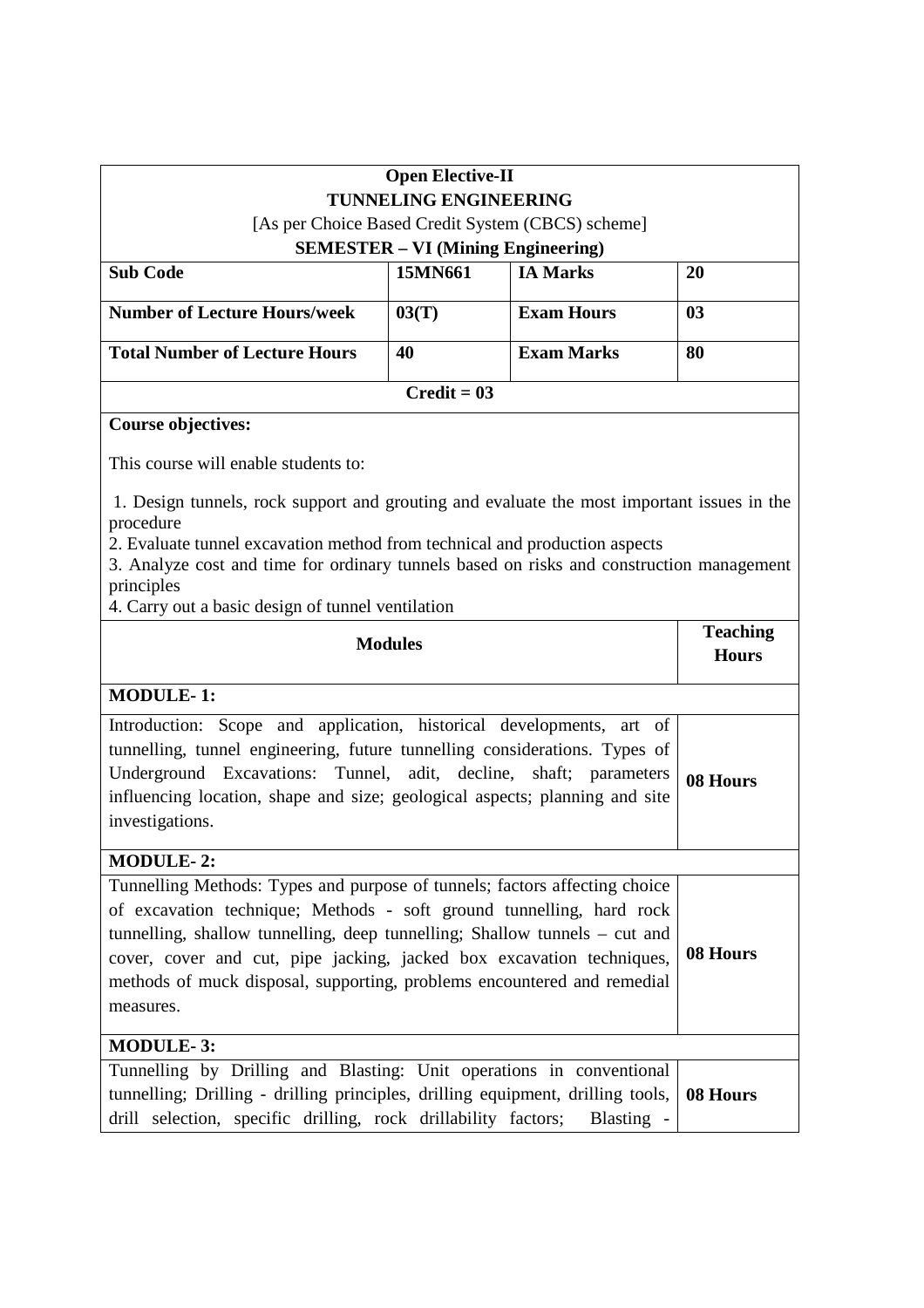| explosives, initiators, blasting mechanics, blast holes nomenclature; types of<br>cuts- fan, wedge and others; blast design, tunnel blast performance - powder<br>factor, parameters influencing, models for prediction; mucking and<br>transportation equipment selection.                                                                                                                                |          |  |
|------------------------------------------------------------------------------------------------------------------------------------------------------------------------------------------------------------------------------------------------------------------------------------------------------------------------------------------------------------------------------------------------------------|----------|--|
| <b>MODULE-4:</b>                                                                                                                                                                                                                                                                                                                                                                                           |          |  |
| Tunnelling by Roadheaders and Impact Hammers: Cutting principles,<br>method of excavation, selection, performance, limitations and problems.                                                                                                                                                                                                                                                               |          |  |
| Tunnelling by Tunnel Boring Machines: Boring principles, method of<br>excavation, selection, performance, limitations and problems;<br><b>TBM</b><br>applications.                                                                                                                                                                                                                                         | 08 Hours |  |
| <b>MODULE-5:</b>                                                                                                                                                                                                                                                                                                                                                                                           |          |  |
| Supports in Tunnels: Principal types of supports and applicability, NATM.<br>Ground Treatment in Tunnelling: Adverse ground conditions and its effect<br>on tunnelling; introduction to ground control.                                                                                                                                                                                                    |          |  |
| Tunnel Services: Ventilation, drainage and pumping                                                                                                                                                                                                                                                                                                                                                         | 08 Hours |  |
| Tunnelling Hazards: Explosion, flooding, chimney formation, squeezing<br>ground.                                                                                                                                                                                                                                                                                                                           |          |  |
| <b>Course outcomes:</b>                                                                                                                                                                                                                                                                                                                                                                                    |          |  |
| At the end of the course students will be able to:<br>1. Design tunnels, rock support and grouting and evaluate the most important issues in the<br>procedure<br>2. Evaluate tunnel excavation method from technical and production aspects<br>3. Analyze cost and time for ordinary tunnels based on risks and construction management<br>principles<br>4. Carry out a basic design of tunnel ventilation |          |  |
| <b>Question Paper Pattern:</b>                                                                                                                                                                                                                                                                                                                                                                             |          |  |
| The question paper will have ten questions.<br>$\bullet$<br>Each full Question consisting of 16 marks<br>There will be 2 full questions (with a maximum of four sub questions) from each<br>module. Each full question will have sub questions covering all the topics under a<br>module.<br>The students will have to answer 5 full questions, selecting one full question from<br>each module.           |          |  |
| <b>TEXT BOOKS:</b>                                                                                                                                                                                                                                                                                                                                                                                         |          |  |
| 1. Driving Horizontal Workings and Tunnel, by Pokorovski, Mir Publishers, 1980.                                                                                                                                                                                                                                                                                                                            |          |  |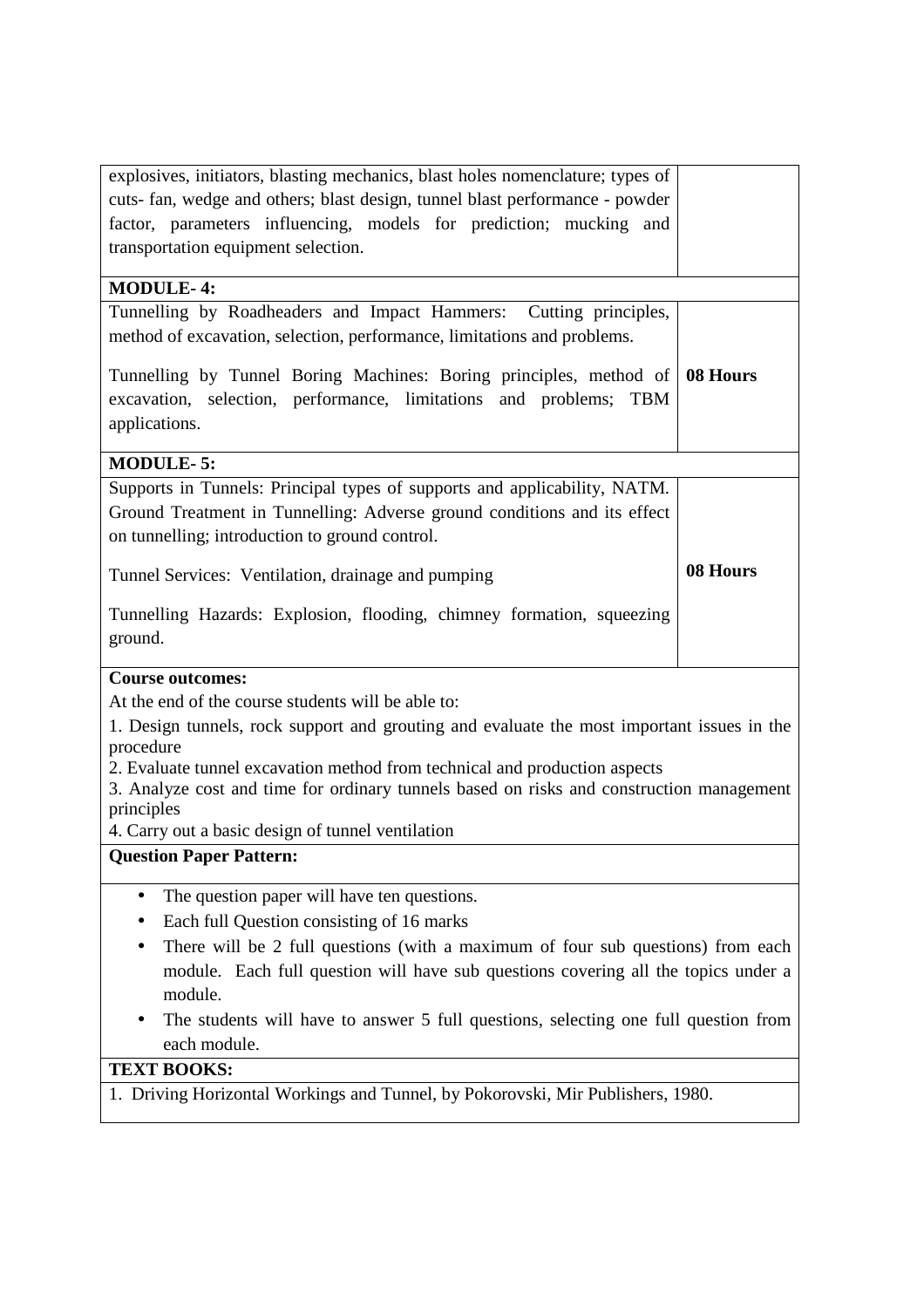| <b>REFERENCE BOOKS:</b>                                                                |
|----------------------------------------------------------------------------------------|
| Chal'otar Book Stall, Station Road Tulsi Sada, Arland (W. Rly), India.                 |
| 2. Harbour, Dock and Tunneling Engineering by R. Srinivasan Published by R. C. Pattii, |

- 1. Rock Mechanics and Design in Mining and Tunneling, by Bieniawski, Z.T., Rotterdam A.A. Balkema, 1984.
- 2. Drilling and Blasting of Rocks, by Carlos L Jimeno, A.A. Balkema/Rotterdam/Brookfield 1995.
- *3. Hoek, E., Brown, E. Underground excavations in Rock, CRC Press, 1980.*
- *4. Hoek, E. and Brady, J. D. Rock Slope Engineering, Taylor and Francis, 1981*
- *5. Nick Barton,Tunnel Boring Machines, 2000*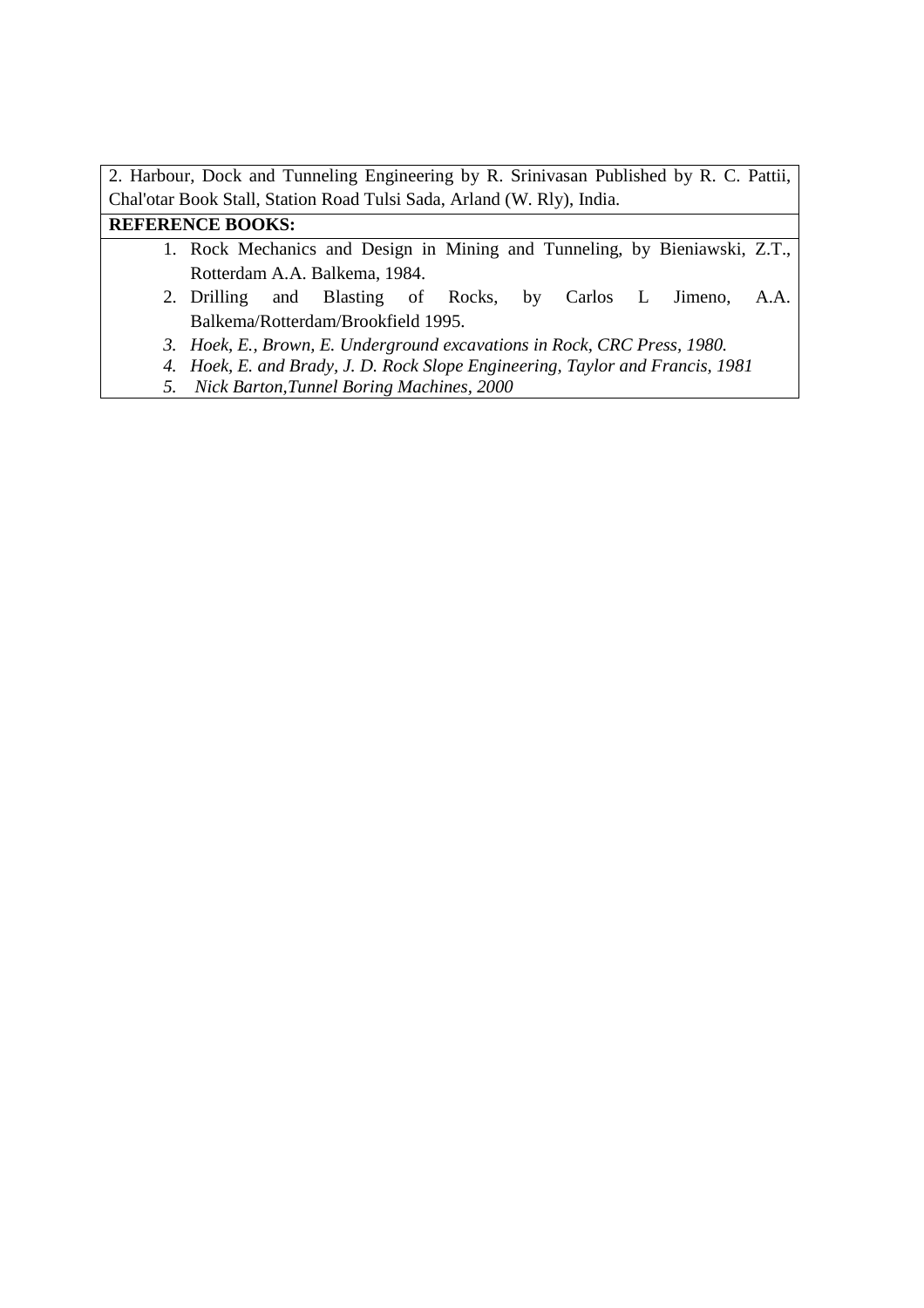|                                                                                 | <b>Open Elective-II</b>                                                       |                                                   |                                 |  |  |
|---------------------------------------------------------------------------------|-------------------------------------------------------------------------------|---------------------------------------------------|---------------------------------|--|--|
|                                                                                 |                                                                               | <b>UNDERGROUND SPACE TECHNOLOGY</b>               |                                 |  |  |
|                                                                                 |                                                                               | [As per Choice Based Credit System (CBCS) scheme] |                                 |  |  |
| <b>Sub Code</b>                                                                 | <b>SEMESTER - VI (Mining Engineering)</b><br><b>IA Marks</b><br>15MN662<br>20 |                                                   |                                 |  |  |
|                                                                                 |                                                                               |                                                   |                                 |  |  |
| <b>Number of Lecture Hours/week</b>                                             | 03(T)                                                                         | <b>Exam Hours</b>                                 | 0 <sub>3</sub>                  |  |  |
| <b>Total Number of Lecture Hours</b>                                            | 40                                                                            | <b>Exam Marks</b>                                 | 80                              |  |  |
|                                                                                 | $Credit = 03$                                                                 |                                                   |                                 |  |  |
| <b>Course objectives:</b>                                                       |                                                                               |                                                   |                                 |  |  |
| This course will enable students to:                                            |                                                                               |                                                   |                                 |  |  |
| 1. excavation methods for construction of underground structures                |                                                                               |                                                   |                                 |  |  |
| 2. requirement of different machinery for excavation purposes                   |                                                                               |                                                   |                                 |  |  |
| 3. facility design in under structures                                          |                                                                               |                                                   |                                 |  |  |
| 4. hazards associated with underground construction works                       |                                                                               |                                                   |                                 |  |  |
| <b>Modules</b>                                                                  |                                                                               |                                                   | <b>Teaching</b><br><b>Hours</b> |  |  |
| <b>MODULE-1:</b>                                                                |                                                                               |                                                   |                                 |  |  |
| Historical : Natural caves, archeological caves and their construction, tunnels |                                                                               |                                                   |                                 |  |  |
| for road, rail and hydropower. Need for Underground Space: Congestion           |                                                                               |                                                   |                                 |  |  |
| driven needs for development of infrastructure for transport, water, power      |                                                                               |                                                   | 08 Hours                        |  |  |
| supply, vehicle movement in cities, storage of materials.                       |                                                                               |                                                   |                                 |  |  |
|                                                                                 |                                                                               |                                                   |                                 |  |  |
|                                                                                 |                                                                               |                                                   |                                 |  |  |
| <b>MODULE-2:</b>                                                                |                                                                               |                                                   |                                 |  |  |
| Engineering Utilities: Hydropower tunnels and caverns, underground storage      |                                                                               |                                                   |                                 |  |  |
| for LPG, LNG, Crude and its products – basic principles.                        |                                                                               |                                                   |                                 |  |  |
| Nuclear Waste Disposal: Conditions for waste disposal, effect of                |                                                                               |                                                   | 08 Hours                        |  |  |
| radioactivity and heat on surrounding rock, conceptual design of a nuclear      |                                                                               |                                                   |                                 |  |  |
| waste disposal facility.                                                        |                                                                               |                                                   |                                 |  |  |
| <b>MODULE-3:</b>                                                                |                                                                               |                                                   |                                 |  |  |
| Strategic Utilities: Defense facilities, civil shelters, navy bases, air force  |                                                                               |                                                   |                                 |  |  |
| hangers, safety and risk assessment systems.                                    |                                                                               |                                                   | 08 Hours                        |  |  |
| Other Storage: Grain storage, their advantages, disadvantages, underground      |                                                                               |                                                   |                                 |  |  |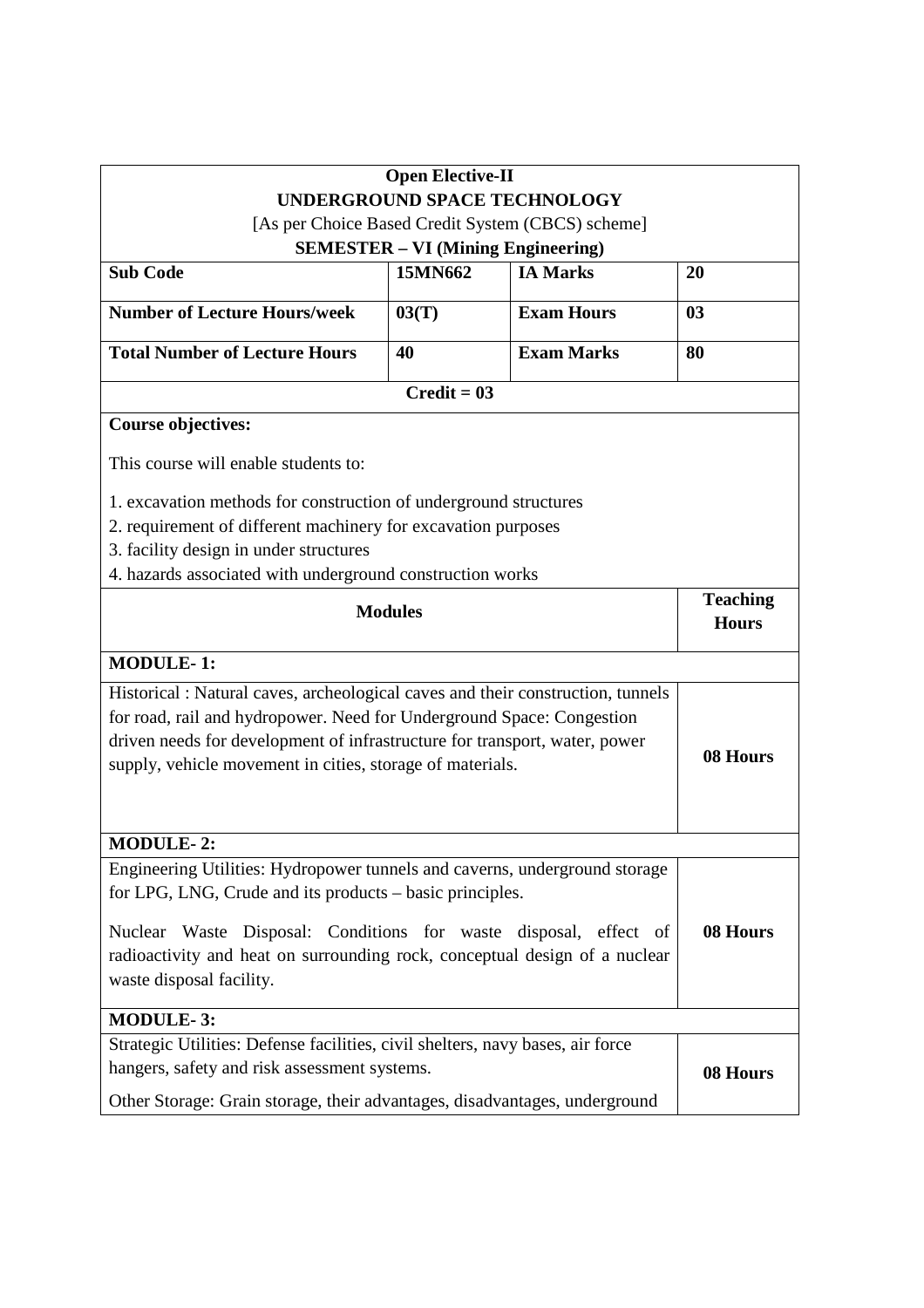| cold storage and cellar for foods and beverages                                                                                                            |                 |  |
|------------------------------------------------------------------------------------------------------------------------------------------------------------|-----------------|--|
| <b>MODULE-4:</b>                                                                                                                                           |                 |  |
| Modern Developments: Underground ring roads in mega cities, submerged<br>and floating tunnels, underground libraries, museums, dwelling units,<br>resorts. | 08 Hours        |  |
| <b>MODULE-5:</b>                                                                                                                                           |                 |  |
| Traffic surveillance and control system (TSCS) in tunnels: Traffic control                                                                                 |                 |  |
| signs, signals, lights, cameras. Tutorials: Preparation of different<br>underground space application plans.                                               | 08 Hours        |  |
| <b>Course outcomes:</b>                                                                                                                                    |                 |  |
| At the end of the course students will be able to:                                                                                                         |                 |  |
| 1. excavation methods for construction of underground structures                                                                                           |                 |  |
| 2. requirement of different machinery for excavation purposes                                                                                              |                 |  |
| 3. facility design in under structures                                                                                                                     |                 |  |
| 4. hazards associated with underground construction works                                                                                                  |                 |  |
| <b>Question Paper Pattern:</b>                                                                                                                             |                 |  |
| The question paper will have ten questions.<br>$\bullet$                                                                                                   |                 |  |
| Each full Question consisting of 16 marks                                                                                                                  |                 |  |
| There will be 2 full questions (with a maximum of four sub questions) from each<br>$\bullet$                                                               |                 |  |
| module. Each full question will have sub questions covering all the topics under a                                                                         |                 |  |
| module.                                                                                                                                                    |                 |  |
| The students will have to answer 5 full questions, selecting one full question from                                                                        |                 |  |
| each module.                                                                                                                                               |                 |  |
| <b>TEXT BOOKS:</b>                                                                                                                                         |                 |  |
| Underground Space Design: A Guide to Subsurface Utilization and Design for People<br>1.                                                                    |                 |  |
| in Underground Spaces: John Carmody, Raymond Sterling:                                                                                                     |                 |  |
| <b>REFERENCE BOOKS:</b>                                                                                                                                    |                 |  |
| 1. Rock Mechanics and Design in Mining and Tunneling, by Bieniawski, Z.T.,                                                                                 |                 |  |
| Rotterdam A.A. Balkema, 1984.                                                                                                                              |                 |  |
| Driving Horizontal Workings and Tunnel, by Pokorovski, Mir Publishers, 1980.<br>2.                                                                         |                 |  |
| Harbour, Dock and Tunneling Engineering by R. Srinivasan Published by R. C. Pattii,<br>3.                                                                  |                 |  |
| Chal'otar Book Stall, Station Road Tulsi Sada, Arland (W. Rly), India.                                                                                     |                 |  |
| Blasting<br>of<br>Drilling<br>and<br>Rocks,<br>by<br>Carlos<br>L<br>4.<br>Balkema/Rotterdam/Brookfield 1995.                                               | Jimeno,<br>A.A. |  |
| Hoek, E., Brown, E. Underground excavations in Rock, CRC Press, 1980.<br>5.                                                                                |                 |  |
| Hoek, E. and Brady, J. D. Rock Slope Engineering, Taylor and Francis, 1981<br>6.                                                                           |                 |  |
| Nick Barton, Tunnel Boring Machines, 2000<br>7.                                                                                                            |                 |  |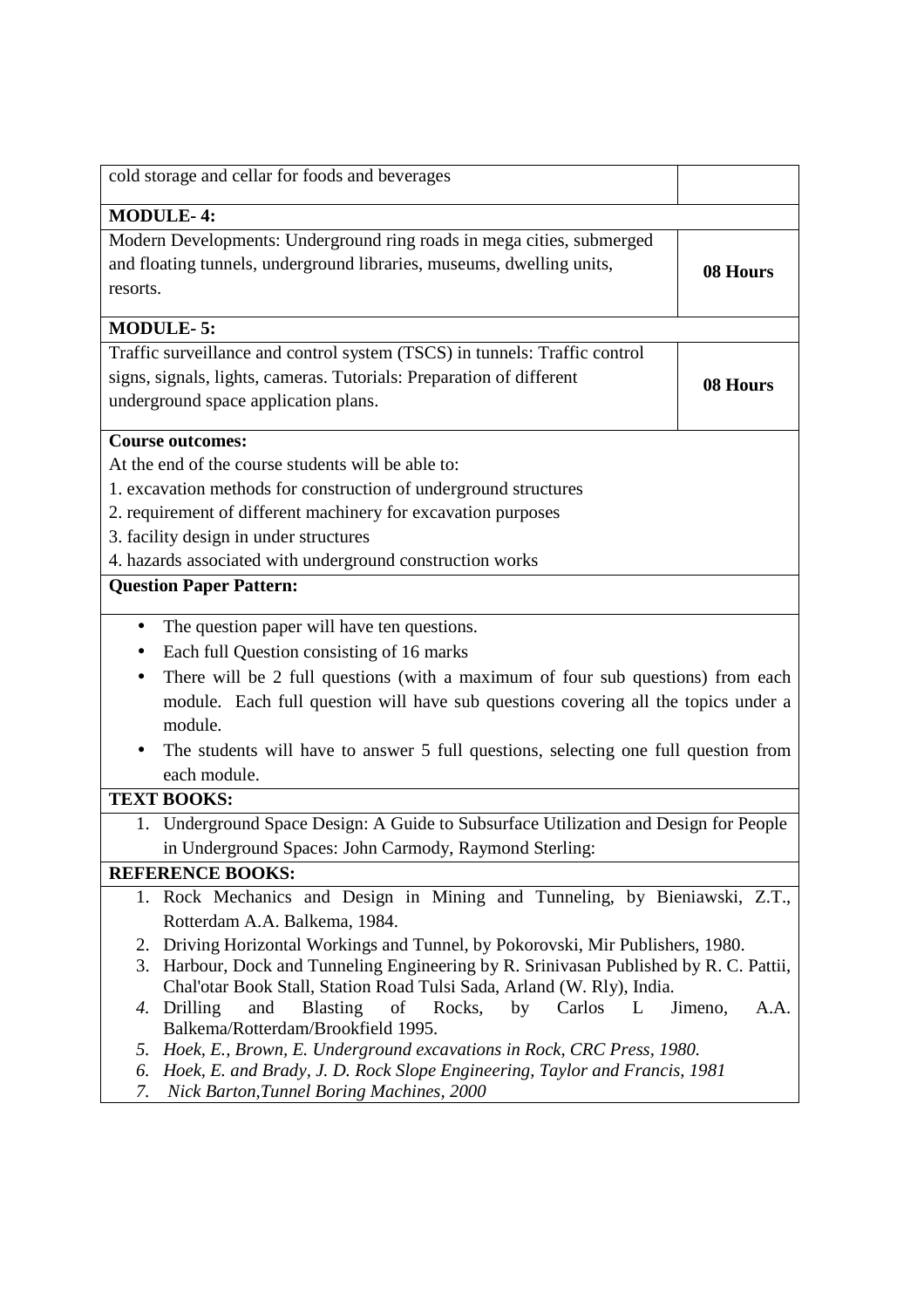|                                      | <b>ROCK MECHANICS LAB</b>                                                                     |                   |    |  |
|--------------------------------------|-----------------------------------------------------------------------------------------------|-------------------|----|--|
|                                      | [As per Choice Based Credit System (CBCS) scheme]<br>SEMESTER – VI (Mining Engineering)       |                   |    |  |
| <b>Laboratory Code</b>               | <b>15MNL67</b>                                                                                | <b>IA Marks</b>   | 20 |  |
| <b>Number of Lecture</b>             | 01 Hour Tutorial(Instructions)+02                                                             |                   |    |  |
| Hours/week                           | Laboratory                                                                                    | <b>Exam Hours</b> | 03 |  |
| <b>Total Hours</b>                   | 42                                                                                            | <b>Exam Marks</b> | 80 |  |
|                                      | $Credit = 02$                                                                                 |                   |    |  |
| <b>Course objectives:</b>            |                                                                                               |                   |    |  |
| This course will enable students to: |                                                                                               |                   |    |  |
| 1.                                   | Prepare rock specimen for lab tests.                                                          |                   |    |  |
| 2.                                   | Select suitable lab testing method to determine strength of rock specimen.                    |                   |    |  |
| 3.                                   | Analyze discontinuities using hemispherical projection.<br>Part-A (Any one question 35 marks) |                   |    |  |
|                                      | Plotting of Stereographic Hemispherical projections of Discontinuities                        |                   |    |  |
|                                      |                                                                                               |                   |    |  |
|                                      | Determination of Rock Quality Designation of rock.                                            |                   |    |  |
|                                      | Preparation of rock specimens for laboratory tests.                                           |                   |    |  |
|                                      | Determination of uniaxial compressive strength of rocks.                                      |                   |    |  |
|                                      | Determination of tensile strength of rock by Brazilian test.                                  |                   |    |  |
|                                      | Part-B (Any one question 35 marks)                                                            |                   |    |  |
|                                      | Determination of compressive strength index of rocks by using point load tester.              |                   |    |  |
|                                      |                                                                                               |                   |    |  |
|                                      | Determination of slake durability index of rocks.                                             |                   |    |  |
|                                      | Determination of Protodyakanov index of the given rock specimen.                              |                   |    |  |
| Schmidt hammer test.                 |                                                                                               |                   |    |  |
|                                      | Determination of shear strength by direct and indirect test                                   |                   |    |  |
| Part-C (Viva Voce 10 marks)          |                                                                                               |                   |    |  |
| Courseoutcomes:                      |                                                                                               |                   |    |  |
|                                      |                                                                                               |                   |    |  |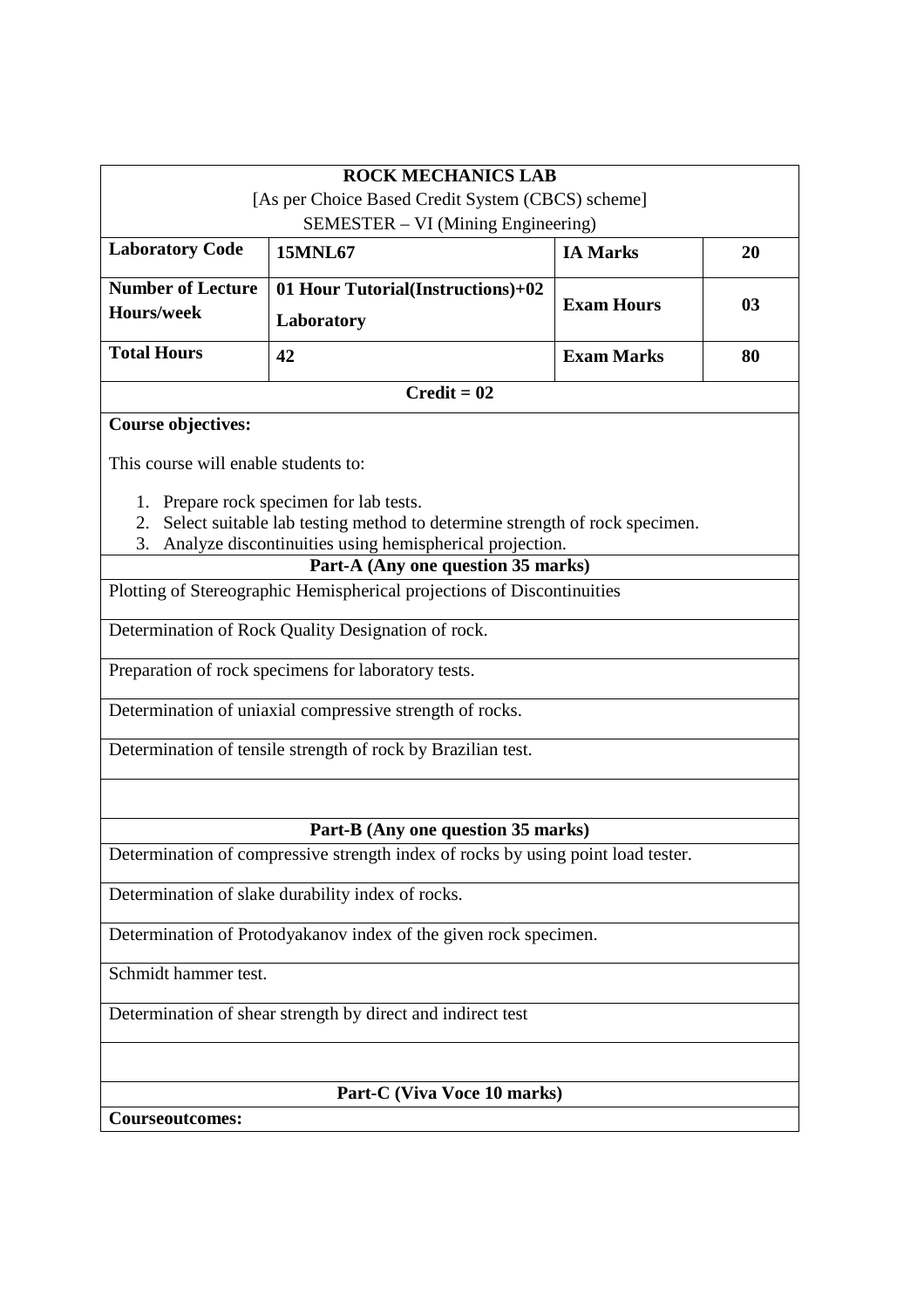On the completion of this laboratory course, the students will be:

- 1. Ability to prepare suitable rock specimen for lab tests.
- 2. Ability to select suitable testing methods to determine strength.
- 3. Ability to plot Stereographic Hemispherical projections of Discontinuities.

# **Conduction of Practical Examination:**

- All laboratory experiments (Part A & Part B) are to be included for practical examination.
- Students are allowed to pick one experiment from each of the lot.
- Strictly follow the instructions as printed on the cover page of answer script for breakup of marks
- PART –A: Procedure + Conduction + Viva:  $10 + 25 + 05$  (40)
- PART –B: Procedure + Conduction + Viva:  $10 + 25 + 05$  (40)
- Change of experiment is allowed only once and marks allotted to the procedure part to be made zero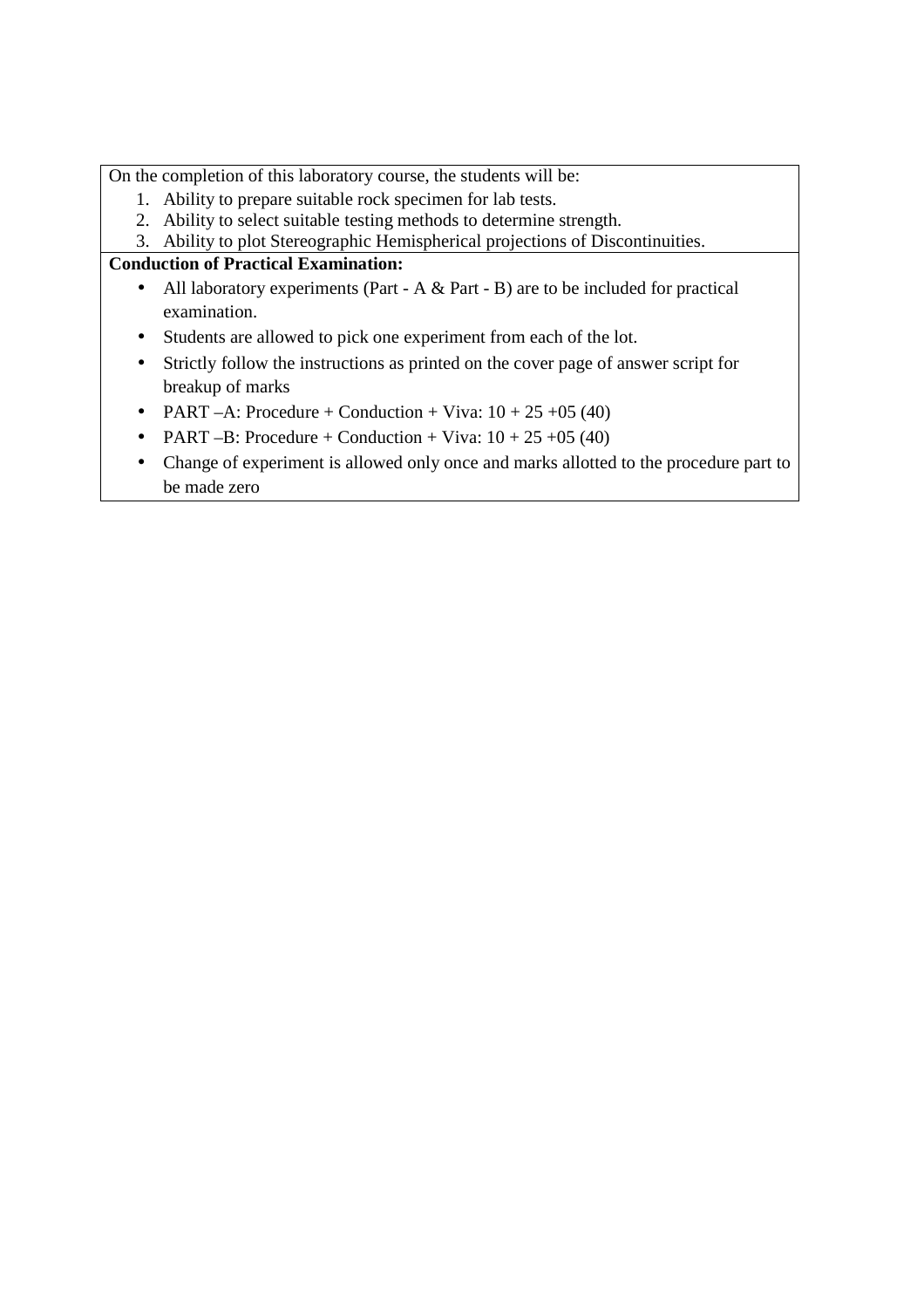| <b>MINE ENVIRONMENT AND VENTILATION LAB</b><br>[As per Choice Based Credit System (CBCS) scheme]<br>SEMESTER – VI (Mining Engineering) |                                                                                   |                   |                |
|----------------------------------------------------------------------------------------------------------------------------------------|-----------------------------------------------------------------------------------|-------------------|----------------|
| <b>Laboratory Code</b>                                                                                                                 | <b>15MNL68</b>                                                                    | <b>IA Marks</b>   | 20             |
| <b>Number of Lecture</b>                                                                                                               | 01 Hour Tutorial(Instructions)+02                                                 |                   |                |
| <b>Hours/week</b>                                                                                                                      | Laboratory                                                                        | <b>Exam Hours</b> | 0 <sub>3</sub> |
| <b>Total Hours</b>                                                                                                                     | 42                                                                                | <b>Exam Marks</b> | 80             |
|                                                                                                                                        | $Credit = 02$                                                                     |                   |                |
| <b>Course objectives:</b>                                                                                                              |                                                                                   |                   |                |
| This course will enable students to:                                                                                                   |                                                                                   |                   |                |
| 1.                                                                                                                                     | To study the measure and monitor different types of gases in mines                |                   |                |
| To study ventilation survey<br>2.                                                                                                      |                                                                                   |                   |                |
| 3.                                                                                                                                     | To study the handling of rescue apparatus                                         |                   |                |
| 4.                                                                                                                                     | To study the dust sampling in mines                                               |                   |                |
|                                                                                                                                        | Part-A (Any one question 35 marks)                                                |                   |                |
| 1. Assembling and dismantling of flame safety lamp                                                                                     |                                                                                   |                   |                |
| 2. Assess the percentage of methane and oxygen using flame safety lamp                                                                 |                                                                                   |                   |                |
|                                                                                                                                        | 3. Determine the relative humidity of the atmosphere                              |                   |                |
|                                                                                                                                        | 4. Determine the quantity of air flow in a mine                                   |                   |                |
|                                                                                                                                        | 5. Determine the cooling efficiency of the atmosphere                             |                   |                |
| Part-B (Any one question 35 marks)                                                                                                     |                                                                                   |                   |                |
|                                                                                                                                        | Determination of characteristic curves of a fan with respect mine characteristics |                   |                |
| 7. Demonstration of fire extinguishers to quench the fire                                                                              |                                                                                   |                   |                |
| 8. To determine the quantity of particulate matter using dust samplers                                                                 |                                                                                   |                   |                |
| 9. Study of gas sampling equipment and determination of CO (MSA CO detector and other<br>equipment).                                   |                                                                                   |                   |                |
| 10. Demonstration of self-contained breathing apparatus, self-rescuers, and short distance<br>apparatus.                               |                                                                                   |                   |                |